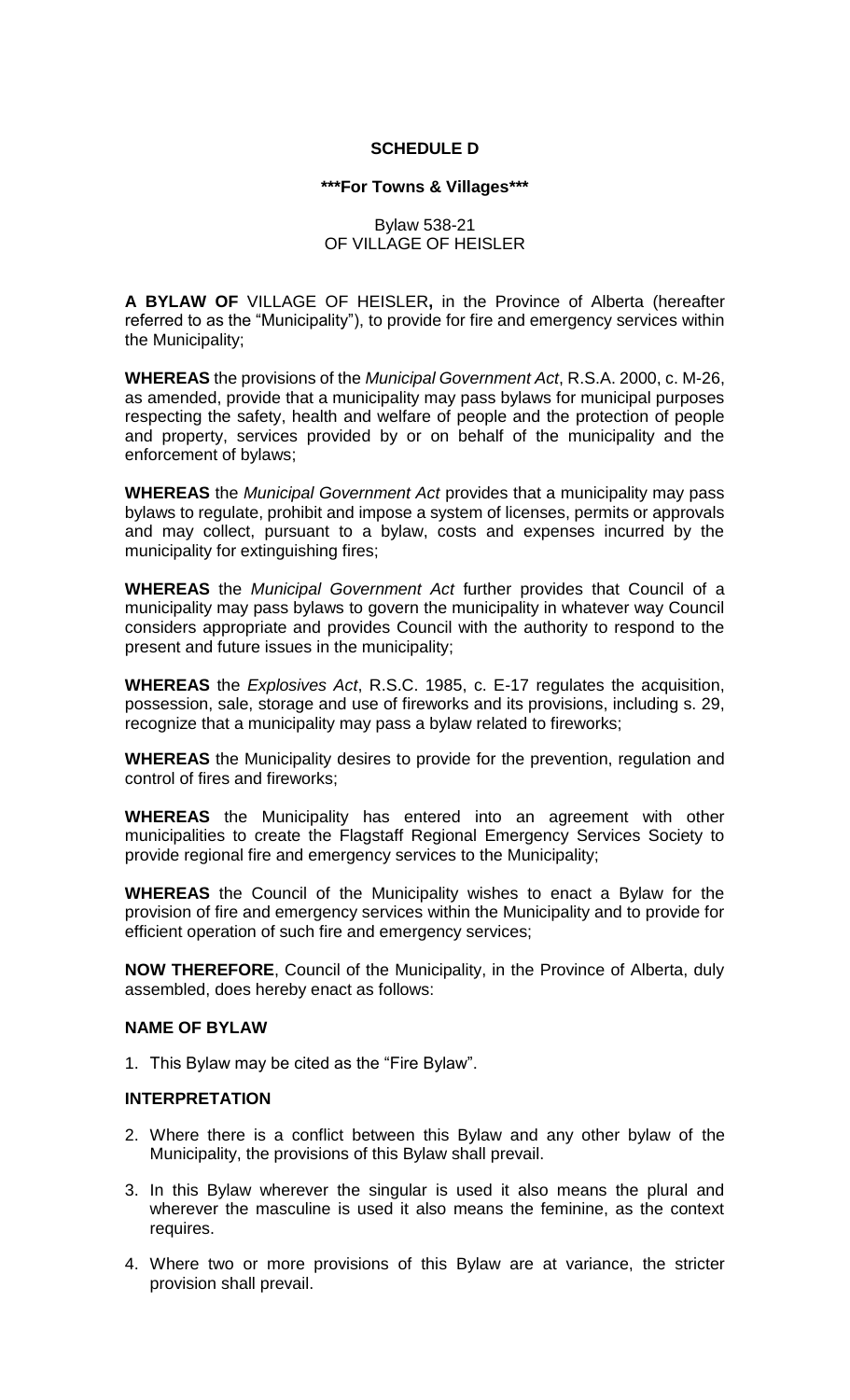#### **DEFINITIONS**

- 5. In this Bylaw words and phrases shall be construed as specified hereunder:
	- a. "Acceptable Fire Pit" means an outdoor receptacle which meets the following specifications:
		- i. a minimum of three (3) meters clearance, measured from the nearest fire pit edge, which is maintained from buildings, property lines, or other combustible material;
		- ii. the fire pit height does not exceed .60 meter when measured from the surrounding grade to the top of the pit opening;
		- iii. the fire pit opening does not exceed 1 meter in width or in diameter when measured from the widest points or outside edges;
		- iv. the fire pit installation has enclosed sides made from bricks, concrete blocks, heavy gauge metal or other non-combustible materials acceptable to the Regional Manager/Fire Chief;
		- v. a spark arrester mesh screen with openings no larger than 1.25 centimeters and constructed of expanded or equivalent noncombustible material, which is used to cover the fire pit opening in a manner sufficient to contain and reduce hazards of airborne sparks;
		- vi. the fire pit is not located over any underground utilities or under any aboveground utility wires;
		- vii. the fire pit is not located in the front yard of a residence; and
		- viii. as may otherwise be determined by the Regional Manager/Fire Chief having regard to health, safety, hazards and risk.
	- b. "Acceptable Fireplace" means an outdoor receptacle which meets the following specifications:
		- i. A minimum of 1 metre clearance measured from the nearest fireplace edge is maintained from buildings;
		- ii. the fireplace is constructed of materials such as bricks, rocks or other materials which are heat and flame resistant;
		- iii. the fireplace is equipped with a chimney which is not less than 2.5 meters in height when measured from the base of the fire burning area;
		- iv. the fireplace chimney is equipped with a regulation screen designed to contain and reduce hazards of airborne sparks;
		- v. the base of the fire burning area is not less than .30 meters above the surrounding grade;
		- vi. the fire chamber does not exceed 1.25 meters in width, and is at least .40 meters but not more than .60 meters in depth; and
		- vii. as may otherwise be determined by the Regional Manager/Fire Chief having regard to health, safety, hazards and risk.
	- c. "Acceptable Portable Fire Receptacle" means a commercially manufactured outdoor portable fire receptacle which is completely enclosed with wire mesh.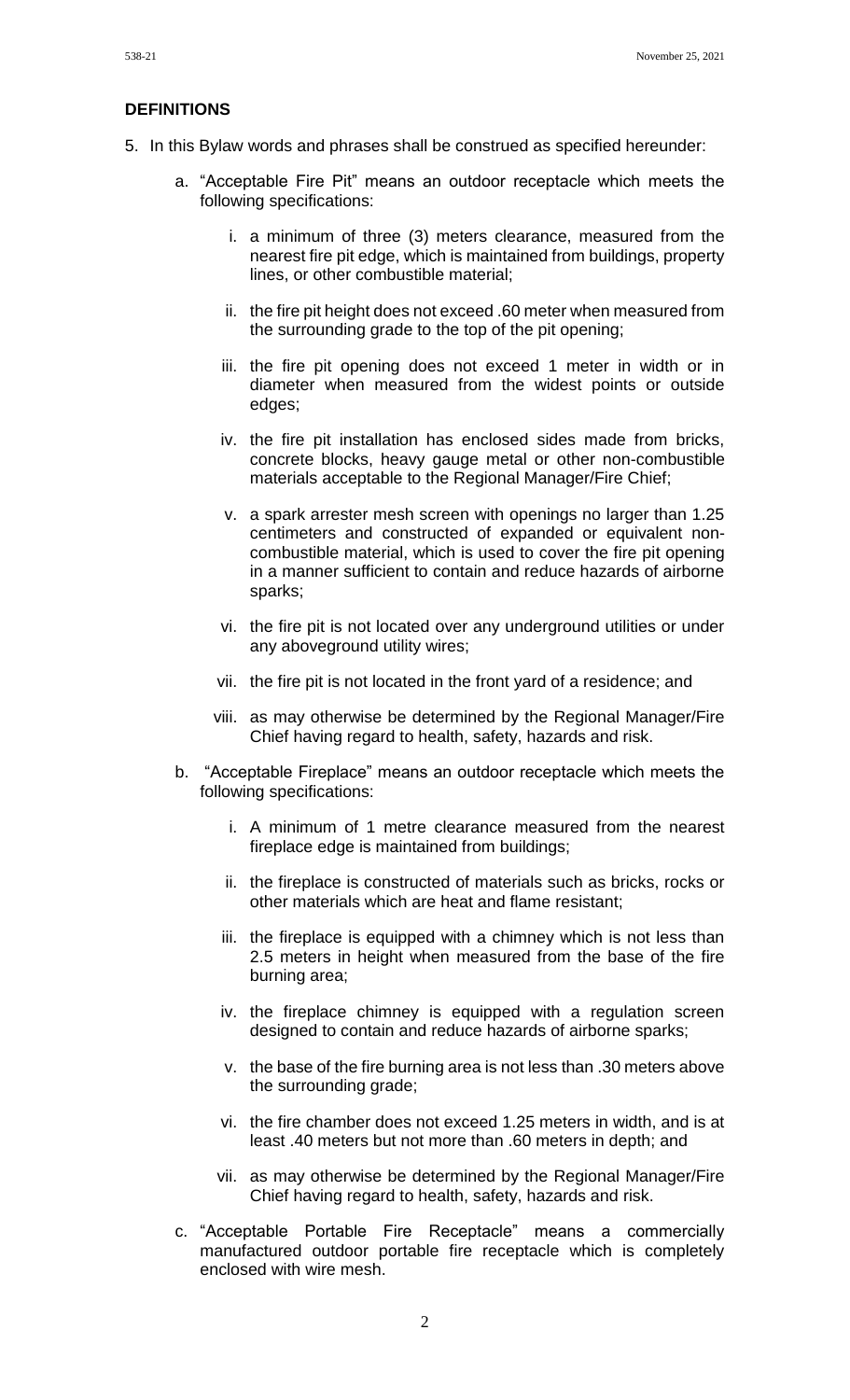- d. "Burnable Debris" means those materials permitted to be burned in accordance with statutes and bylaws which protect and enhance the environment, and includes, but is not limited to, the materials described as:
	- i. straw and stubble;
	- ii. grass and weeds;
	- iii. leaves and tree prunings;
	- iv. brush and fallen trees on newly cleared land or associated logging operations;
	- v. used power, telephone or other poles which do not contain preservatives;
	- vi. wood materials from the construction or demolition of buildings which do not contain preservatives;
	- vii. solid waste from sawmills or planing mills with an annual production of less than 6,500 cubic meters of lumber;
	- viii. solid waste from post and pole operations which do not contain wood preservatives;
	- ix. solid waste from tree harvesting operations; and
	- x. anything else approved by the Regional Manager/Fire Chief having regard to health, safety, hazards and risk.
- e. "CAO" is the Chief Administrative Officer of the Municipality and includes any person appointed to act as his/her designate.
- f. "Consumer Fireworks" means Fireworks for outdoor, low-hazard recreational fireworks, including showers, fountains, golden rain, Roman candles, volcanos, snakes and sparklers.
- g. "Council" means the elected Council of the Municipality, including the Chief Elected Official and Councillors.
- h. "Dangerous Goods" means any material or substance that may constitute an immediate or long term adverse effect to life, health, property or the environment when burned, spilled, leaked, or otherwise released from its normal use, handling, storage or transportation environment and includes combustible substances and those products, substances and organisms covered by any applicable legislation.
- i. "Display Fireworks" means Fireworks for high hazard recreational fireworks, including aerial shells, cakes, mines larger Roman candles, lances, waterfalls and wheels, which are designed for use at public gatherings.
- j. "Emergency" means an event that requires prompt coordination of action or special regulation of persons or property to protect the safety, health, or welfare of people or to limit damage to property or the environment.
- k. "Equipment" includes any machinery, tools, devices, instruments, apparatus, mechanism, structure, contrivance, vehicles and materials used by the Regional Fire Services to respond to an Incident and includes a fire truck, pumper truck, rescue vehicle, brush truck, tanker, mobile command unit, dangerous goods unit, emergency conveyance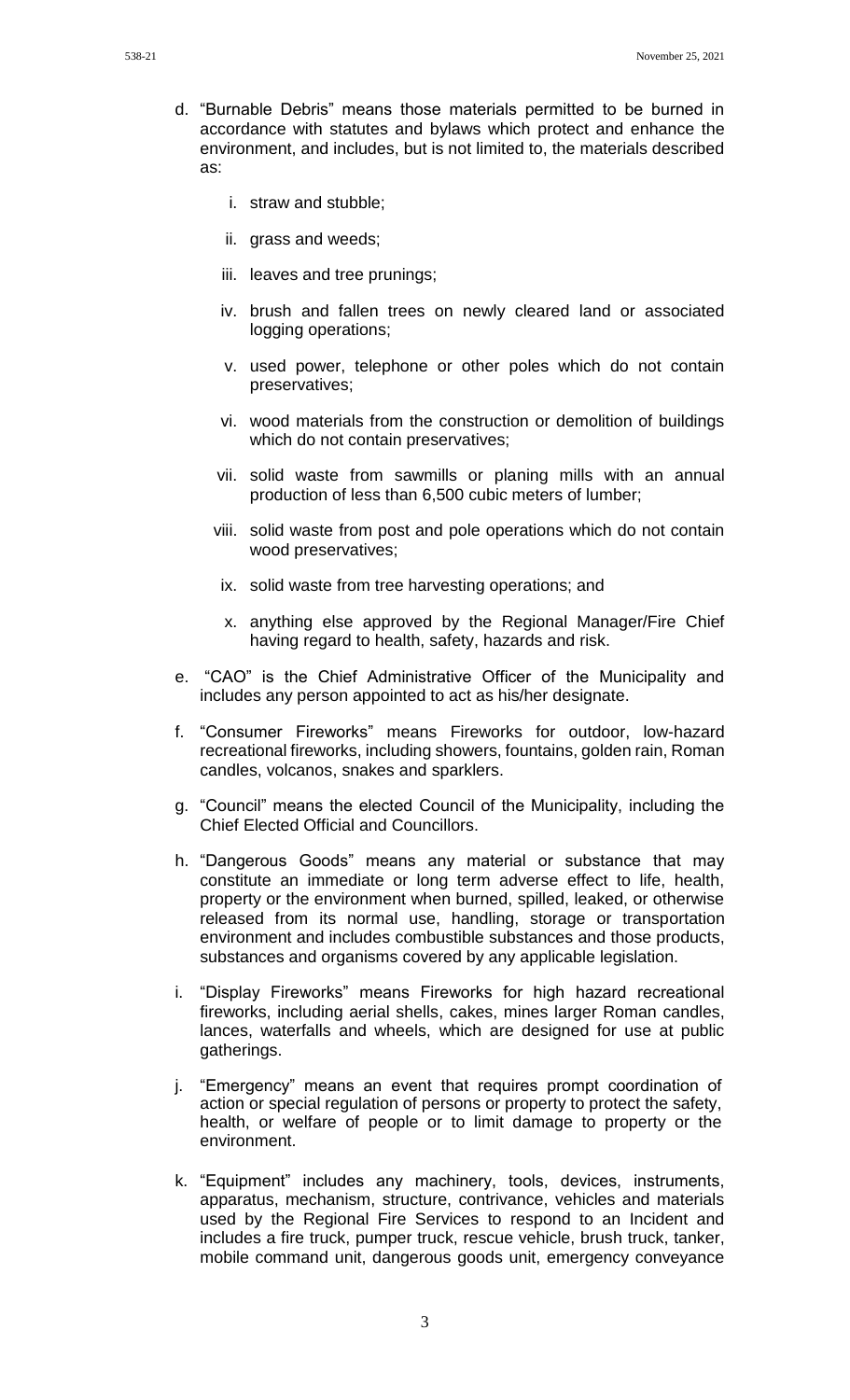vehicle, Peace Officer vehicle and any other equipment or vehicles designated by the Regional Manager/Fire Chief.

- l. "False Alarm" means any fire alarm which is set off where no Fire exists and which the Regional Fire Services responds to, and includes circumstances where the fire alarm has been activated as a result of:
	- (i) mechanical failure, malfunction or faulty equipment, or
	- (ii) inadvertence, mistake omission or negligence.
- m. "Fire and Emergency Services" means all services, activities and works related to Fire Services and Emergencies.
- n. "Fire Ban" or "fire ban" means an Alberta Provincial Government prohibition on fires, or a prohibition on fires approved by the Regional Manager/Fire Chief.
- o. "Fire Permit" means a permit issued by an individual authorized to do so in this Bylaw which authorizes the setting of a specific type of fire.
- p. "Fire Services" includes services related to the suppression or prevention of fires, fire safety, controlling and extinguishing fires, education, training, development and communication, inspections, rescue, emergency services related to fires, prevention of or response to fire or other emergency incidents, activities of firefighters and entities or others who direct or provide such services and activities, and any other work, duties or otherwise related to or incidental to providing services related to fires, and includes work or services using firefighters in an employment relationship, dependent contractor firefighters, volunteer firefighters, independent contractor firefighters, utilizing, repairing and maintaining firefighting equipment and facilities, fire stations and anything related to them, and Equipment, property and anything used for the foregoing, and the delivery and provision of such services.
- q. "Fireworks" means the pyrotechnics classified as fireworks in the *Explosives Act*, R.S.C. 1985, c. E-17 and Regulations thereunder and in the *National Fire Code 2019 Alberta Edition* published by the National Research Council of Canada, as amended or replaced [as adopted in the *Fire Code Regulation*, Alta. Regulation 32/2015 under the *Safety Codes Act*, R.S.A. 2000, c. S-1, as amended], and as may otherwise be defined in applicable Alberta and Canada fireworks legislation and National Fire Code Manuals published by the National Research Council, and includes Consumer Fireworks, Display Fireworks and Special Effect Pyrotechnics.
- r. "Fireworks Permit" means a permit required to display or sell fireworks within the Municipality and includes a permit for Consumer Fireworks, Display Fireworks or Special Effect Pyrotechnics.
- s. "FRESS" means the Flagstaff Regional Emergency Services Society, a not-for-profit entity, established for the purpose of providing Regional Fire Services.
- t. "Highway" has the definition provided in the *Traffic Safety Act,* R.S.A. 2000, c. T-6, and Regulations thereunder, as amended.
- u. "Incident" means a fire or Emergency, and includes a situation or event where a fire, explosion or emergency is imminent or any other situation presenting a danger or perceived danger to life, health or property and to which the Regional Fire Services responds, and any event related to Fire and Emergency Services which is responded to by the Regional Fire Services.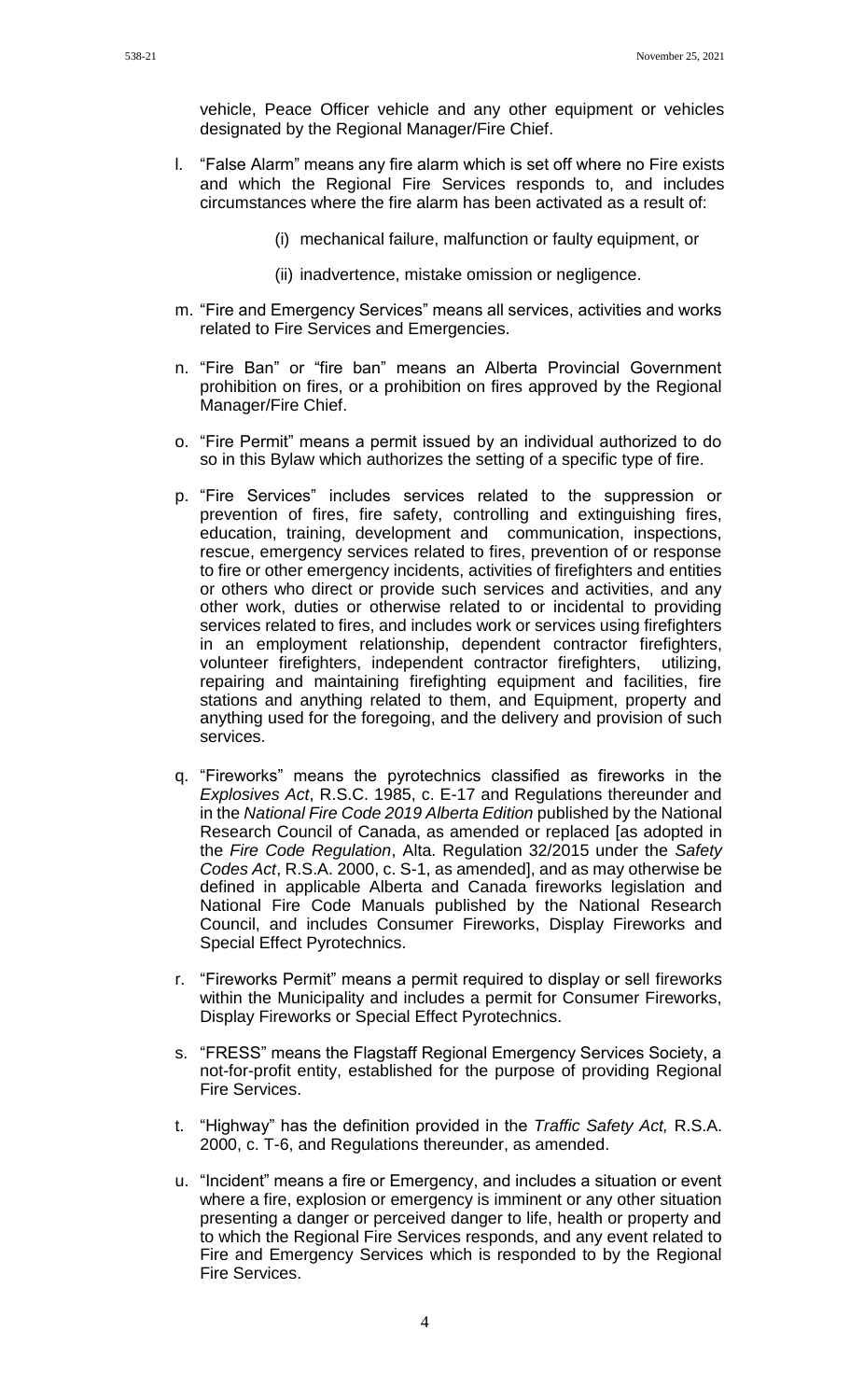- w. "Incinerator Fire" means a fire which is confined within a noncombustible structure or container that has the draft and smoke vents thereof covered with heavy gauge metal screen having a mesh size not larger than 13 millimeters and which is ventilated in such a manner as to preclude the escape of combustible materials which include ashes, where the fire is set for burning refuse, excepting plastic products and is licensed by the Government of Alberta.
- x. "Light", "light" or "lit" includes to start, ignite, kindle, stoke, maintain or do any other action which allows a fire to burn, progress or continue to burn.
- y. "Member" means any person, worker, contractor or dependent contractor appointed or engaged by the Regional Fire Services and any Peace Officer dispatched to assist at the mitigation of an Incident or any person asked or conscripted to assist with the mitigation of an Incident.
- z. "Municipal Government Act" means the *Municipal Government Act*, R.S.A. 2000, c. M-26, and Regulations thereunder, as amended.
- aa."Municipality" means **Village of Heisler**;
- bb."Open Fire" means any fire which is not an acceptable Incinerator Fire, Acceptable Fire Pit fire, Acceptable Portable Fire Receptacle fire or Public Park Site Fire, and without limiting the generality of the foregoing, may include grass fires, forest and brush fires, Running Fires, building fires, wood scrap fires, ground thawing fires and chattel fires.
- cc. "Owner" means the person who is registered under the *Land Titles Act*, R.S.A. 2000, c. L-4, as the owner of the fee simple estate in the land, and in respect of any property other than land, the person in lawful possession of it.
- dd."Peace Officer" includes a police officer, community peace officer, bailiff, constable, RCMP officer, bylaw officer or other person engaged for the preservation and maintenance of the public peace.
- ee."Permit" means an authorization issued by the Regional Fire Services which gives permission to engage in an otherwise prohibited activity and includes a Fire Permit, Fireworks Permit or any other permit required or deemed necessary by the Regional Fire Services.
- ff. "Person" or "person" means a human being, firm, partnership, association, entity, organization, company, corporation, trustee, executor, administrator, personal representative or other legal representative.
- gg. "Provincial Offences Procedure Act" means the *Provincial Offences Procedure Act*, R.S.A. 2000, c. P-34, and Regulations thereunder, as amended.
- hh."Portable Appliance" means any appliance sold or constructed for the purpose of cooking food outside.
- ii. "Prohibited Debris" means any material when burned will result in the release to the atmosphere of dense smoke, offensive odours or toxic air contaminants in accordance with Alberta statues and bylaws of the Municipality which protect and enhance the environment, including the *Environmental Protection and Enhancement Act*, R.S.A. 2000, and includes, but is not limited to, the following materials: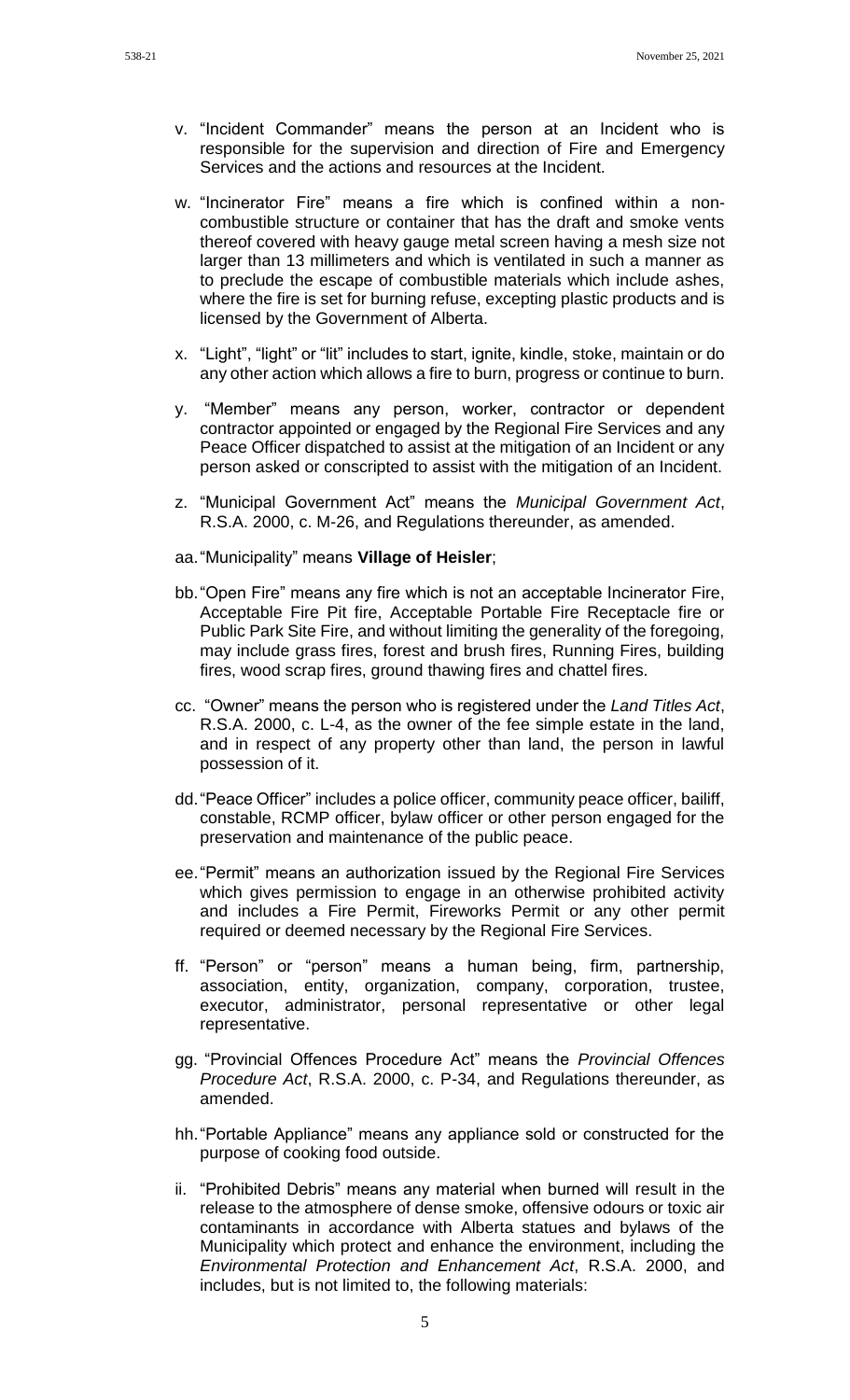- i. animal waste;
- ii. chemicals and chemical containers;
- iii. combustible material in vehicle bodies;
- iv. waste material from building or construction sites, excluding wooden materials which do not contain wood preservatives;
- v. non-wooden materials;
- vi. paints and painting materials;
- vii. pathological waste;
- viii. rubber or plastic, or anything containing or coated with rubber or plastic or other similar substances, excluding rubber or plastic which is attached to shredded scrap metal;
- ix. tires;
- x. used oil;
- xi. wood or wood products containing substances for the purposes of preserving wood; or
- xii. anything else as determined by the Regional Manager/Fire Chief having regard to health, safety, hazards and risk.
- jj. "Public Park Site Fire" means a fire on land owned, leased or otherwise controlled by the Municipality or its agents for recreational purposes and is confined to a non-combustible container supplied by the Municipality, as approved by the Regional Fire Services, or a Portable Appliance, which is used for the purposes of cooking food, obtaining warmth or viewing for pleasure, and such fire may only be fueled with seasoned wood, charcoal, coal, natural gas or propane.
- kk. "Regional Fire Services" means the Fire and Emergency Services provided by FRESS for, on behalf of and to, the Municipality.
- ll. "Regional Manager/Fire Chief" means the Manager/Fire Chief selected by the Board of Directors of FRESS, who is employed by FRESS, his/her designate and any Acting or Interim Regional Manager/Fire Chief.
- mm. "Running Fire" means a fire burning without being under the proper control of any person.
- nn. "Shall" has the same meaning as must or will.
- oo."Special Effect Pyrotechnics" means high hazard fireworks designed for professional use, including gerbs, mines, comets, crossettes and special purpose pyrotechnics made for live stage performances, television or movies.
- pp. "Vehicle" means any device in, upon, or by, which a person or thing may be transported or drawn upon land, water, or in the air.
- qq."Violation Tag" means a tag or other similar document issued by the Municipality, or on its behalf, pursuant to the provisions of the *Municipal Government Act*.

# **FIRE PROTECTION**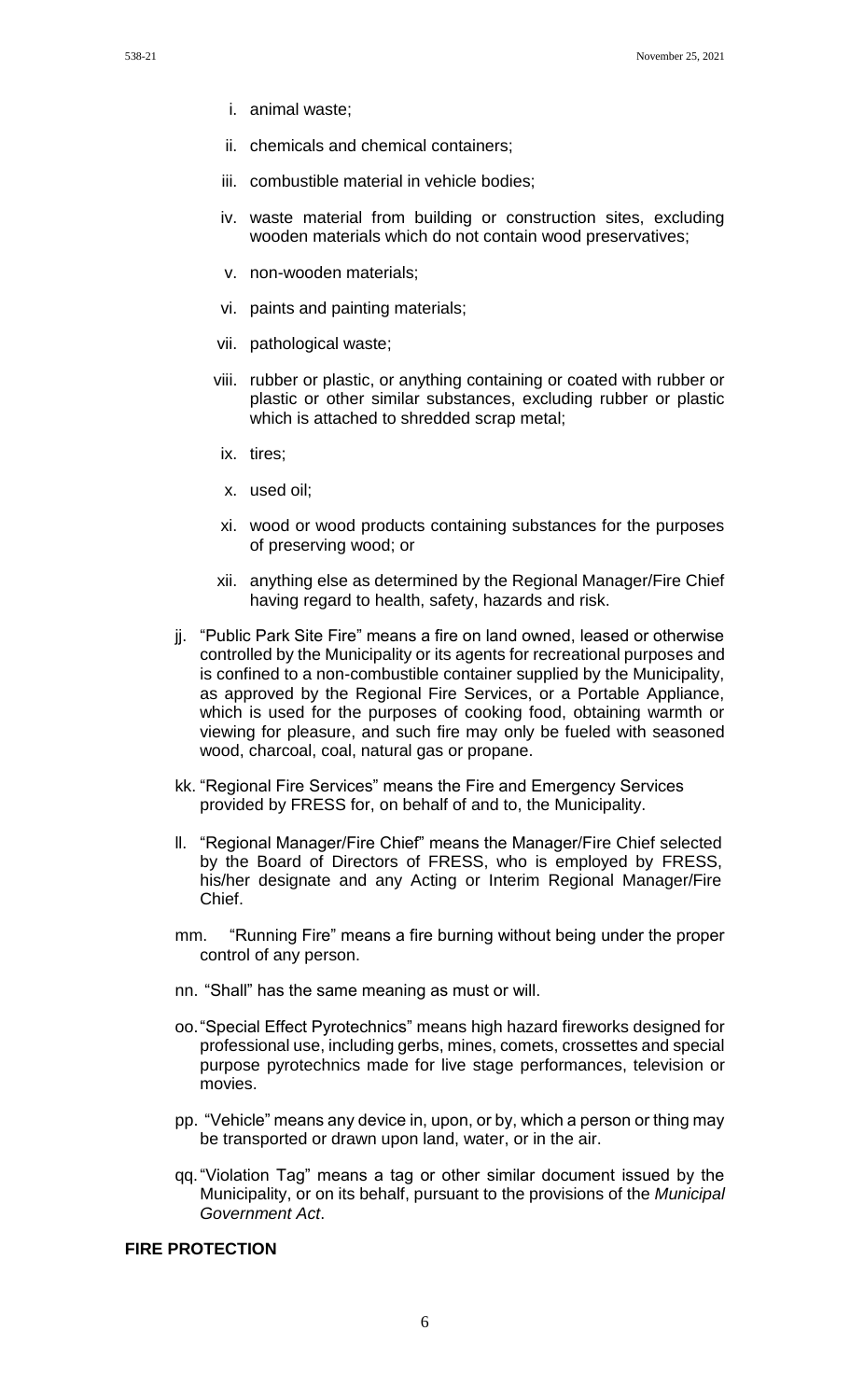- 6. Council hereby authorizes the Municipality to be part of the Regional Fire Services, enter into any contracts related to Regional Fire Services and for FRESS to provide Fire and Emergency Services within the Municipality for purposes which include, but are not limited to, the following:
	- a. Preventing and extinguishing fires;
	- b. Responding to Incidents;
	- c. Investigating the cause and origin of Incidents;
	- d. Preserving life and property and protecting persons and property from injury or destruction due to Incidents;
	- e. Operating Equipment for the purposes set out in this Bylaw;
	- f. Providing public education about fire safety and Incident prevention and response;
	- g. Carrying out preventable patrols, Pre-Incident and Post-Incident planning;
	- h. Entering into agreements with other municipalities or persons for the joint use, control and management of Fire and Emergency Services Equipment;
	- i. Purchasing and operating Equipment for the Fire and Emergency Services;
	- j. Carrying out patrols and inspections for the Fire and Emergency Services;
	- k. Planning for Emergencies and prevention of Emergencies;
	- l. Activities related to Dangerous Goods;
	- m. Activities related to Fire and Emergency Services;
	- n. Enforcing the provisions of the *Safety Codes Act*, R.S.A. 2000, c. S-1, and Regulations thereunder, as amended;
	- o. Issuing Permits;
	- p. Enforcing the provisions of this Bylaw and applicable legislation.
- 7. At all times, FRESS is responsible for providing the Fire and Emergency Services to the Municipality. FRESS is the agent of the Municipality for providing the Fire and Emergency Services.
- 8. Fire and Emergency Services shall be provided to the Municipality according to the level of service adopted by the Board of Directors of FRESS, which shall not be inconsistent with the applicable legislation and regulations in the Province of Alberta.
- 9. Members are engaged by FRESS to provide the Fire and Emergency Services and to respond to Incidents.

#### **REGIONAL MANAGER/FIRE CHIEF**

- 10.The Regional Manager/Fire Chief shall be appointed by, be responsible to, and report to the Board of Directors of FRESS.
- 11.The Regional Manager/Fire Chief is the administrative head having responsibility and authority over the Regional Fire Services and shall develop standard operating guidelines and procedures, and provide policy and other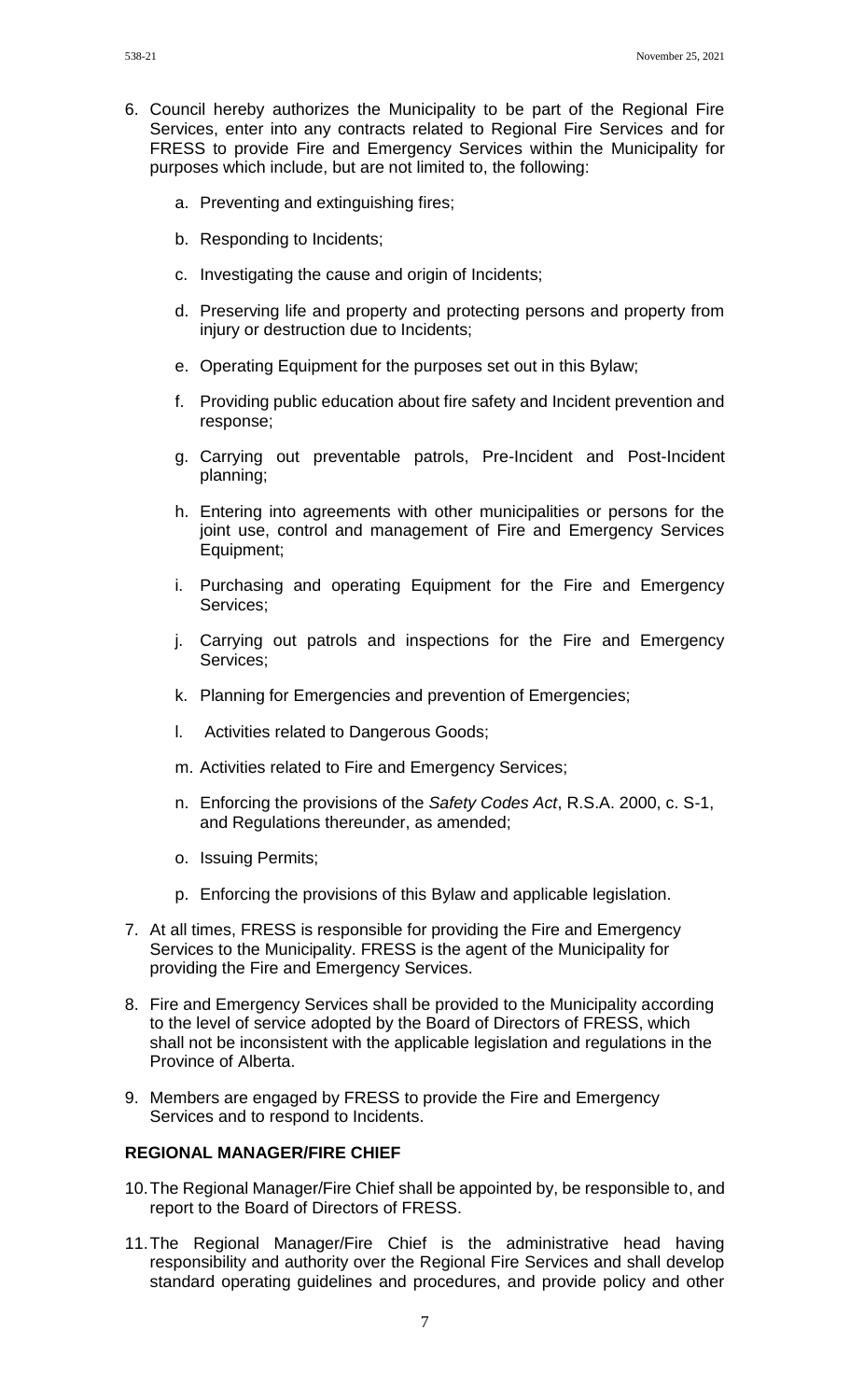- 12.The Regional Manager/Fire Chief is authorized to delegate, and to authorize further delegations of, any powers, duties and functions delegated to the Regional Manager/Fire Chief by Council under this Bylaw.
- 13.In the absence of the Regional Manager/Fire Chief, or at any time for convenience, the CAO may perform any of the duties and responsibilities of the Regional Manager/Fire Chief in this Bylaw, and is authorized to further delegate them to others as may be deemed necessary or convenient. At any time, the CAO and the Regional Manager/Fire Chief may concurrently or jointly perform any of the duties and responsibilities of the Regional Manager/Fire Chief in this Bylaw.

### **POWERS OF REGIONAL MANAGER/FIRE CHIEF AND INCIDENT COMMANDER**

- 14.The Regional Manager/Fire Chief or Incident Commander is empowered and authorized to do all things necessary for the Fire and Emergency Services, including, but not limited to, the following:
	- a. Cause a building, structure, or thing to be pulled down, demolished, or otherwise removed when deemed necessary to prevent the spread of fire to other buildings, structures, or things.
	- b. Enter premises or property where the Incident occurred and to cause any Member, Incident Commander or Equipment of the Regional Fire Services to enter, as deemed necessary, in order to combat, control or mitigate the Incident.
	- c. Establish boundaries or limits at his/her discretion for an Incident and restrict persons from entering or remaining within the prescribed boundaries or limits unless authorized to enter or remain by the Incident Commander in charge or the Regional Manager/Fire Chief.
	- d. Call upon Peace Officers, at his/her discretion, to enforce restrictions of persons entering within the boundaries of an Incident.
	- e. Enter, pass through or over buildings or property adjacent to an Incident and to cause Members to enter or pass over or through buildings or property, where it is necessary to gain access to the Incident or to protect any persons or property.
	- f. Obtain assistance from other officials of the Municipality as deemed necessary in order to discharge his/her duties and responsibilities under this Bylaw and such assistance shall be provided.
	- g. The Regional Manager/Fire Chief or an Incident Commander is empowered to commandeer privately owned Equipment and operators as considered necessary to deal with an Incident, and to authorize payment for that Equipment and operators at rates not to exceed those established by the Alberta Road Builders and Heavy Construction Association Equipment Rental Rates Guide, or such other guidelines as FRESS may establish from time to time.
- 15.Without restricting any duties, functions or powers of the Regional Manager/Fire Chief in this Bylaw or in accordance with applicable laws, the Regional Manager/Fire Chief may from time to time:
	- a. carry out any inspections to determine compliance with this Bylaw;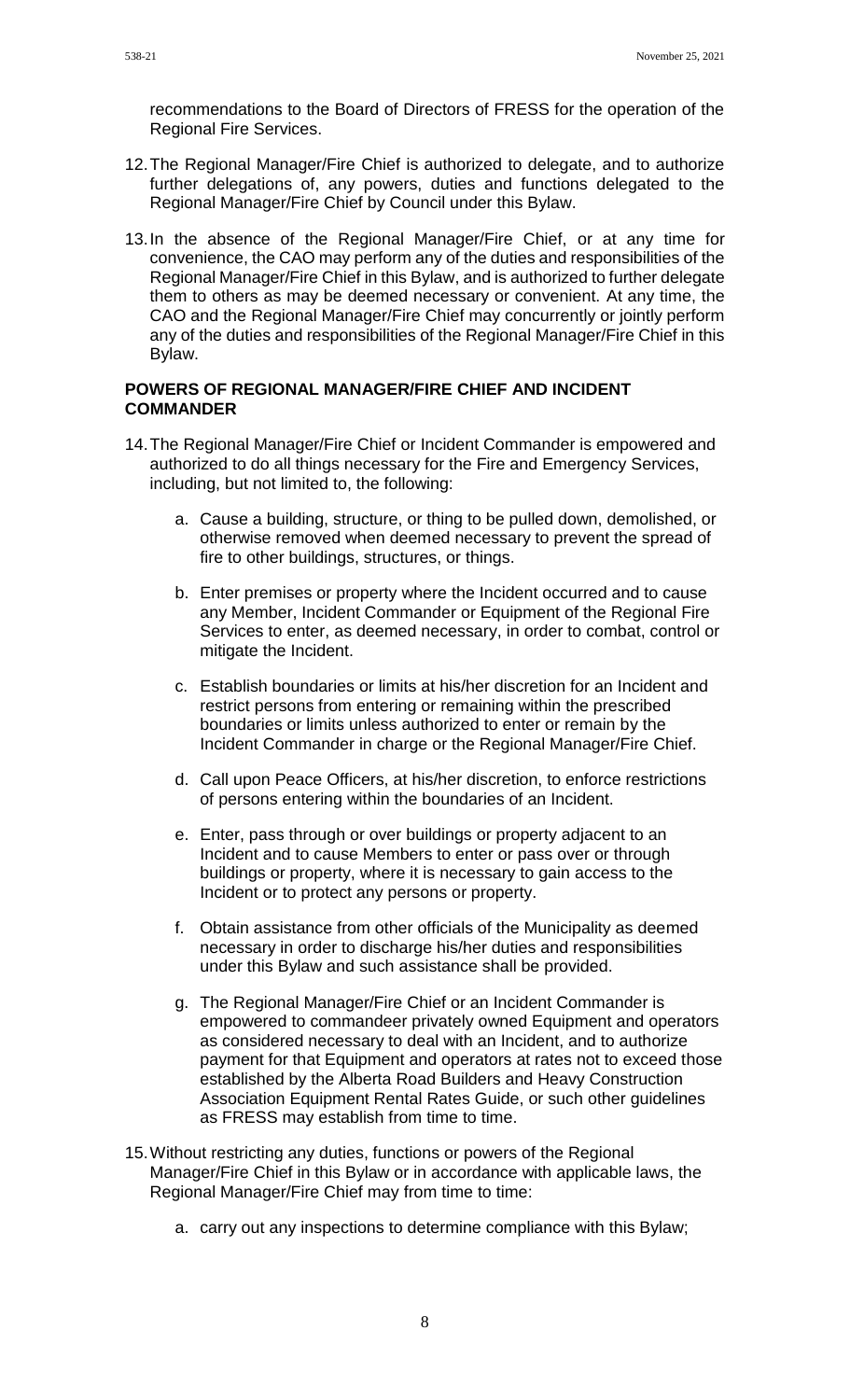- b. establish investigation and enforcement procedures related to residential, commercial, industrial or other types of property where such procedures may differ depending on the type of property;
- c. establish forms for the purposes of this Bylaw and amend them;
- d. take any steps or carry out any actions to enforce this Bylaw or to remedy any contravention of it;
- e. establish areas where activities in this Bylaw are restricted;
- f. issue Permits with any terms and conditions which are deemed appropriate and establish any criteria to be met for Permits including the nature of the Permit, prevailing circumstances, location and environmental conditions;
- g. suspend or cancel a Permit at any time, and upon being advised of the suspension or cancellation, the person(s) notified of the suspension or cancelation shall immediately comply with the suspension or cancellation;
- h. investigate the cause, origin and circumstances of any fire or Emergency according to the provisions of this Bylaw and policies of FRESS;
- i. do anything else which is permitted by law; and
- j. designate when a fire ban or fire advisory is in effect.
- 16.The Regional Manager/Fire Chief is a designated officer under s. 210 of the *Municipal Government Act*.
- 17.The Regional Manager/Fire Chief is designated a Bylaw Enforcement Officer under section 555 of the *Municipal Government Act* and may enforce the provisions of this Bylaw.
- 18.Upon approval of the Board of Directors of FRESS, the Regional Manager/Fire Chief may negotiate agreements with the Government of Alberta and other municipalities or persons for establishing mutual aid agreements and fire and emergency control agreements, and any amendments thereto.
- 19.The Regional Manager/Fire Chief may prescribe rules, regulations and policies related to the ongoing organization, administration and day to day operations for the Regional Fire Services.

## **FIRE HAZARDS**

20.No person shall cause or allow conditions which constitute a fire hazard on lands owned or occupied by the person. Fire hazards which pose imminent danger are to be reported to FRESS.

### **PERMITTED AND PROHIBITED FIRES**

- 21.No person shall cause or allow the burning of any Prohibited Debris within the Municipality.
- 22.A person who builds or lights a fire within the Municipality must ensure it is supervised at all times.
- 23.No person shall cause or allow the lighting of any fire such that smoke emitted from that fire impairs visibility on a Highway in the Municipality.
- 24.No person shall light an outdoor fire, or cause or allow to be lit any outdoor fire upon land owned, occupied or under the control of that person, unless a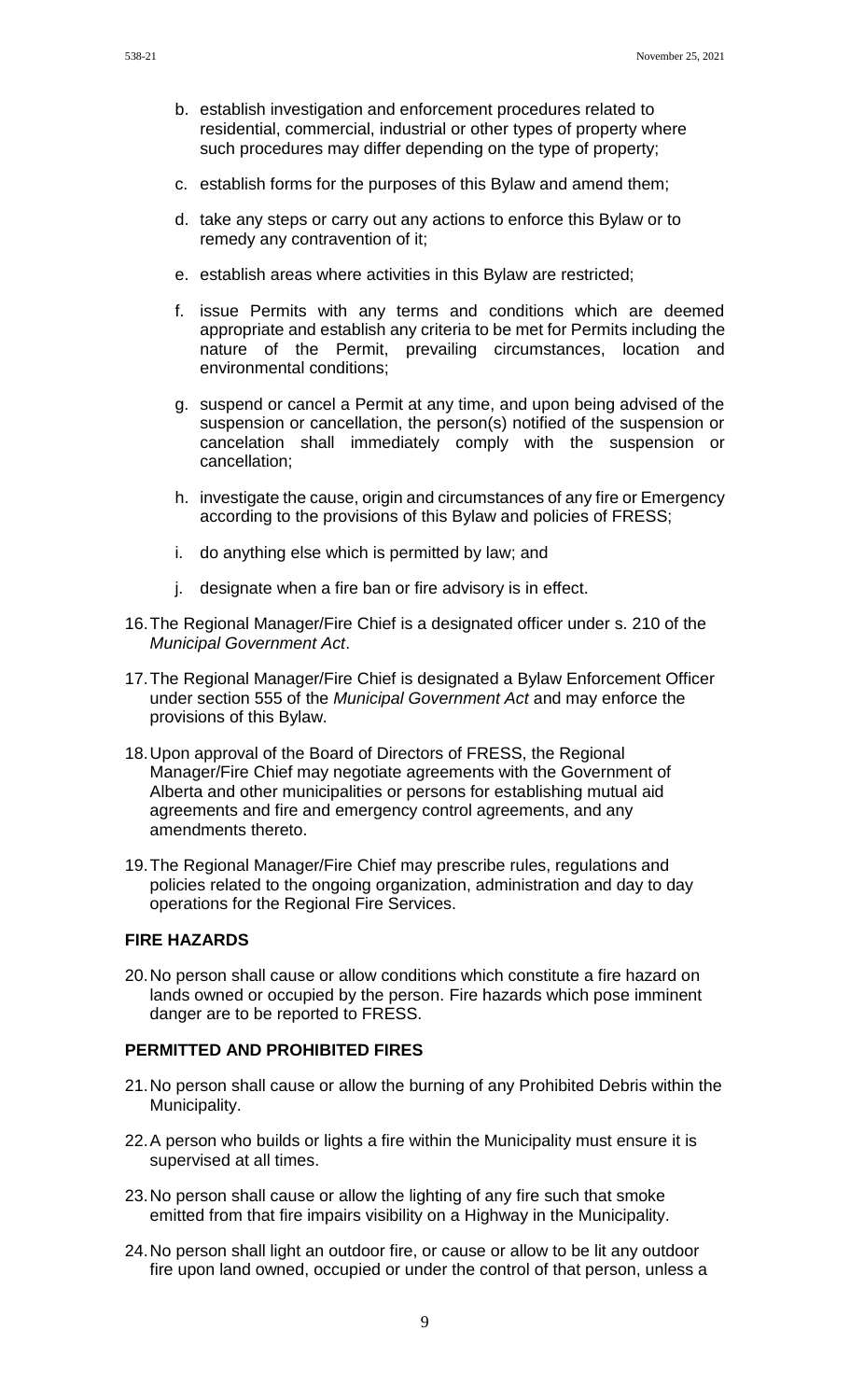valid Fire Permit has been issued or the fire is specifically exempted from the requirement for a Fire Permit pursuant to this Bylaw.

- 25.No person shall permit an Open Fire or any other fire upon land owned, occupied or under his/her control within the Municipality unless a Fire Permit has been obtained from FRESS, the provisions set out in the Fire Permit are complied with, and only Burnable Debris is burned. Notwithstanding the foregoing, a Fire Permit shall not be required under this Bylaw for:
	- a. an outdoor fire lit by the Regional Fire Services for training or preventative control purposes;
	- b. the cooking of food using a Portable Appliance;
	- c. recreational burning or the cooking of food in Acceptable Fire Pits or Acceptable Portable Fire Receptacles and Acceptable Fireplaces, provided:
		- i. only clean fuel is used such as natural gas, dry wood or charcoal in amounts which are contained within the Acceptable Fire Pit, Acceptable Portable Fire Receptacle or Acceptable Fireplace below the mesh screen;
		- ii. the Acceptable Fire Pit, Acceptable Portable Fire Receptacle or Acceptable Fireplace must not be used to burn Prohibited Debris;
		- iii. a means, acceptable to FRESS, of controlling or extinguishing the fire is available on the property and within a reasonable distance from the fire; and
		- iv. a responsible adult is present on the property when the fire is burning.
	- d. burning in fireplaces in or attached to dwellings as permitted by applicable legislation;
	- e. a Public Park Site Fire;
	- f. burning an Incinerator Fire for which a permit to construct and license to operate has been issued pursuant to applicable legislation; or
	- g. a fire in an outdoor receptacle which meets specifications and criteria established by the Regional Manager/Fire Chief from time to time, provided the fire is kept under control and is supervised at all times by a responsible adult person until such time as that fire has been completely extinguished.

### **FIREWORKS**

26.Toy cap guns are not governed by this Bylaw.

- 27.The manufacturer's specifications for the use of Fireworks is to be followed by a person possessing or using Fireworks.
- 28.Fireworks are to be used safely. Fireworks are not to be discharged, fired or set-off when the wind exceeds 50 kilometers per hour, when there is a fire ban, fire advisory or weather conditions create an undue fire hazard.
- 29.No person shall discharge, fire or set-off Fireworks in a place or manner which creates a danger to any person or property.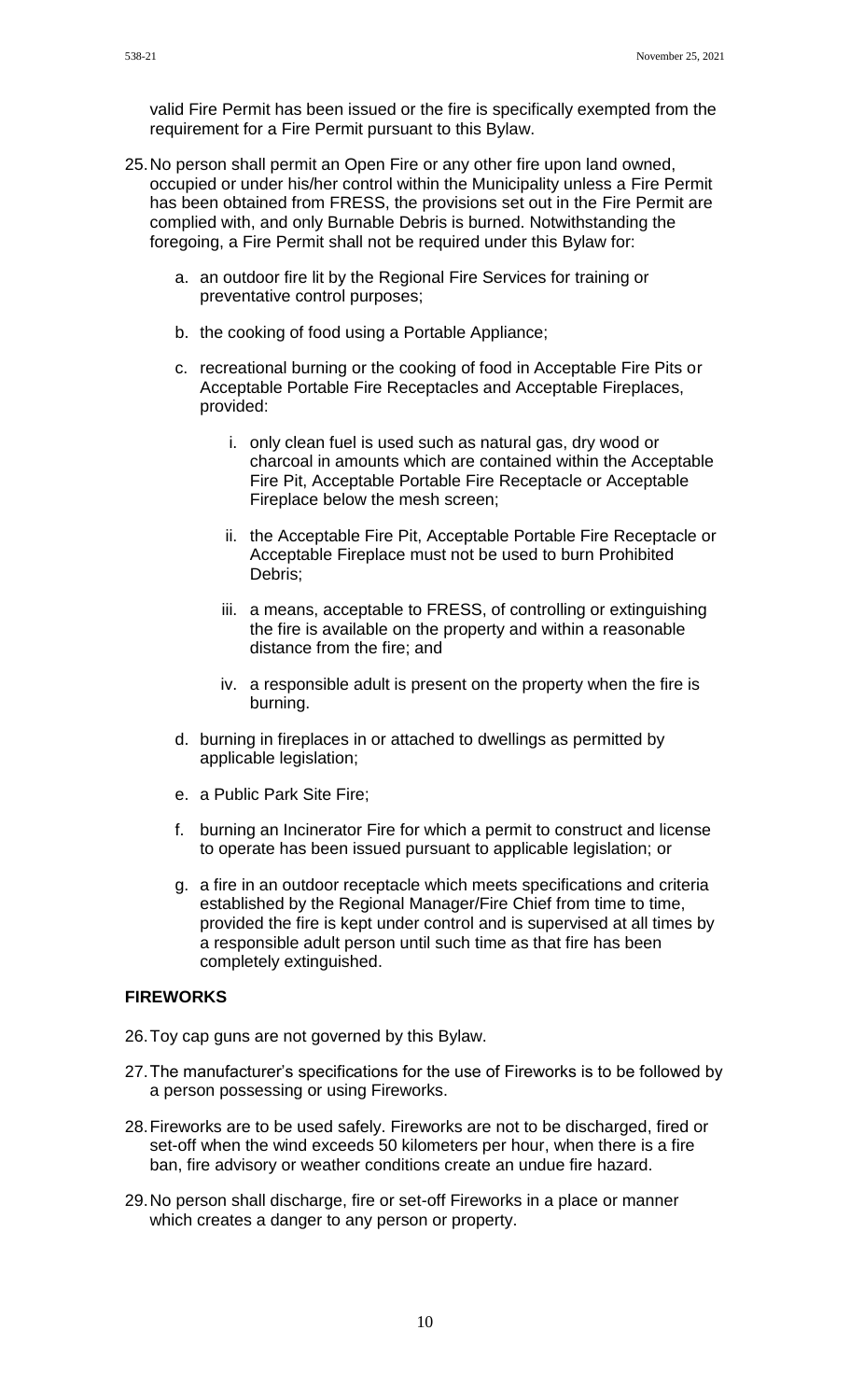- 30.Without the prior written authorization of the Regional Manager/Fire Chief, Fireworks are not to be discharged, set-off or released on a Highway, road allowance, public beach or at a public park.
- 31.Fireworks are not to be discharged, fired or set-off in a building, unless the manufacturer has specifically designed them for such use and acceptable safety and mitigation precautions are taken so as not to harm persons or property.
- 32.No person shall discharge, fire or set-off Fireworks within ten (10) metres from the outside of a building, tent, trailer, Vehicle, off highway vehicle or canvas or other shelter.
- 33.Fireworks must be stored away from flammable substances and sources of ignition and be stored in a manner which protects them from theft.
- 34.Fireworks must only be discharged, fired or set-off within a safe distance from Dangerous Goods, as determined by the Regional Manager/Fire Chief.
- 35.No person is to smoke cigarettes or other substances within eight (8) metres of Fireworks.
- 36.A person who is at least eighteen (18) years of age may use Fireworks. A person who is under eighteen (18) years of age may use Fireworks if he/she is supervised by a person who is at least eighteen (18) years of age.
- 37.No person shall sell, purchase, possess, handle, discharge, light or set off Fireworks within the Municipality, unless the person has a valid Fireworks Permit.
- 38.Anyone failing to comply with the provisions of this this Bylaw related to Fireworks is guilting of an offence.
- 39.When Fireworks are discharged, fired or set-off which causes a fire, the person causing the fire is responsible for all costs incurred in extinguishing or fighting the fire.

## **PERMITS**

- 40.Permits are required throughout the year.
- 41.A person wishing to obtain a Permit, must apply to FRESS during the regular business hours of FRESS.
- 42.Each application for a Permit must be in the form and manner required by FRESS with information as may be required by FRESS. A Permit may be issued in writing or by electronic means.
- 43.Upon receipt of an application for a Permit, FRESS shall consider the application, and may, pursuant to the provisions of this Bylaw, the Alberta Fire Code and any other applicable legislation:
	- a. refuse to grant the Permit;
	- b. grant a Permit with or without terms and conditions as is deemed appropriate in the circumstances; or
	- c. determine that a Permit is not required.
- 44.Notwithstanding the foregoing, if a fire pit is not an Acceptable Fire Pit or if a fireplace is not an Acceptable Fireplace, FRESS may issue a Permit when it is satisfied the non-conforming fire pit or fireplace meets acceptable health and safety standards and does not pose an unacceptable hazard or risk.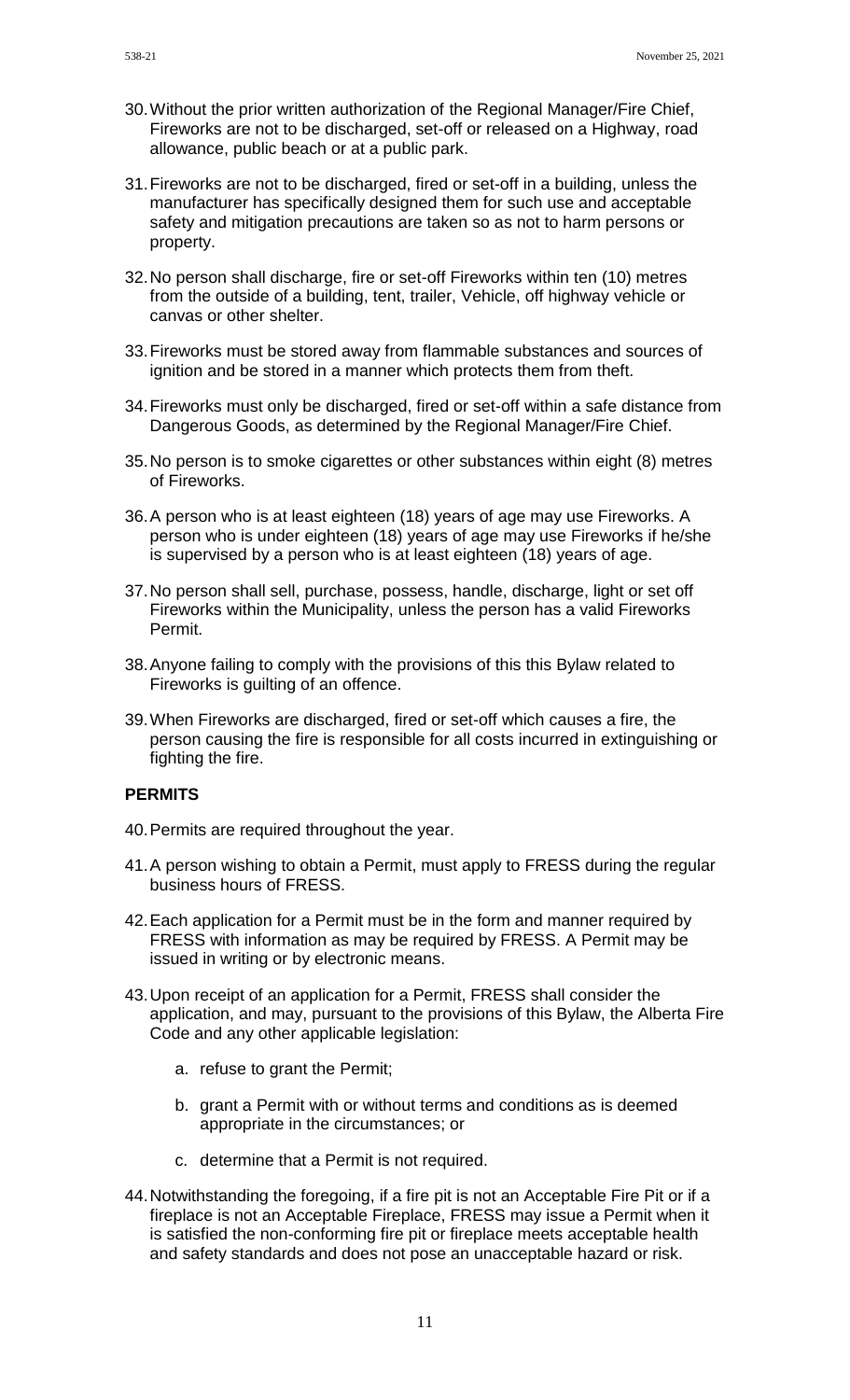- 45.Permits issued pursuant to this Bylaw are valid for such time as shall be determined by FRESS and the permit shall have endorsed thereon the period of time for which it is valid.
- 46.At any time in writing, FRESS may extend the period of time that a Permit is valid.
- 47.A Permit may be suspended or revoked at any time.
- 48.A Permit is not transferrable.

## **FIRE BANS**

- 49.The Regional Manager/Fire Chief may, from time to time, prohibit fires in all or a portion of the Municipality, whether requiring a Permit or not, when in the opinion of the Regional Manager/Fire Chief there are prevailing circumstances or environmental conditions which warrant the prohibition.
- 50.A fire ban imposed pursuant to this part shall remain in force until either the later of the date provided in the notice of the fire ban or such time as the Regional Manager/Fire Chief provides notice to the public that the fire ban is no longer in effect.
- 51.Notice of a fire ban shall be provided to the public by any means which the Regional Manager/Fire Chief determines is appropriate for the purpose of informing the public of the fire ban.
- 52.No person shall light an outdoor fire, or cause or allow to be lit any outdoor fire upon land owned, occupied or under the control of that person, in contravention of a fire ban imposed pursuant to this Bylaw.
- 53.Fire Permits are suspended when there is a Fire Ban.
- 54.All parts of Fireworks Permits which permit the discharging, firing or settingoff of Fireworks are suspended when there is a Fire Ban.
- 55.The operation of off highway vehicles may be prohibited during a Fire Ban.
- 56.Spark arresters may be required on Vehicles which enter high risk areas for fire when there is a Fire Ban.
- 57.The Regional Manager/Fire Chief is to advise the CAO after the fire ban has been implemented.
- 58.Anyone contravening a Fire Ban is guilting of an offence.
- 59.The Owner of a property is responsible for all costs incurred in extinguishing or fighting a fire on the property during the Fire Ban.

### **PROHIBITIONS**

60.No person shall:

- a. Impede, obstruct, or otherwise hinder a Member of the Regional Fire Services, including the Regional Manager/Fire Chief or an Incident Commander, or any other person assisting or acting under the direction of the Regional Manager/Fire Chief or an Incident Commander;
- b. Damage or destroy property or Equipment used for Fire and Emergency Services;
- c. Impede, obstruct or otherwise hinder Fire and Emergency Services;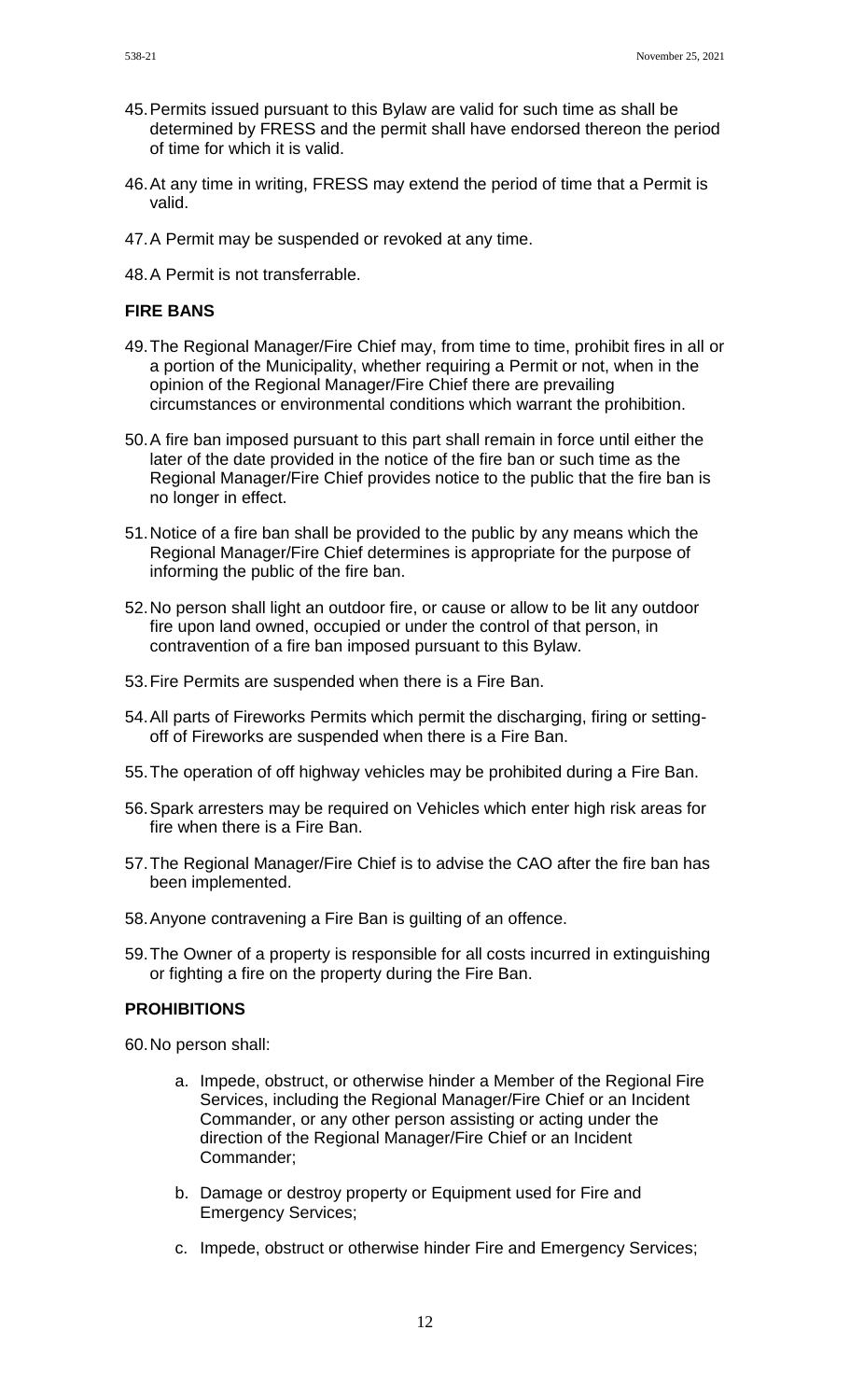- d. Drive a Vehicle over any Fire and Emergency Services Equipment or property without permission of the Regional Manager/Fire Chief or Incident Commander;
- e. Obstruct a Member from carrying out duties imposed by this Bylaw;
- f. Falsely represent themselves as a Member, Incident Commander or the Regional Manager/Fire Chief, or wear or display a badge, cap, button, insignia, or other paraphernalia for the purposes of such misrepresentation; or
- g. Obstruct or otherwise interfere with access roads, streets or other approaches to any fire alarm, fire hydrant, cistern, or body of water designated for firefighting purposes or any connections provided to a fire main, pipe, stand pipe, sprinkler system, cistern, or other body of water designated for firefighting purposes.

## **NUISANCE**

- 61.Notwithstanding anything in this Bylaw, a person shall not cause a nuisance by using an Acceptable Fire Pit, Acceptable Portable Fire Receptacle, Acceptable Fireplace, burning Burnable Debris, using Dangerous Goods, discharging Fireworks, having an Incinerator Fire, having an Open Fire or using a Portable Appliance on land the person owns or occupies, or having a Public Park Site Fire, when there is a reasonable likelihood of disturbing the peace of any other individual. In determining if there is a nuisance reasonably likely to disturb the peace of any other individual, the following factors may be considered, including, but not limited to:
	- a. hazards and the demonstrated impact on the health, well being and safety of others;
	- b. the proximity to adjacent or affected properties;
	- c. the prevailing weather and ambient conditions;
	- d. the nature and intended use of the surrounding area;
	- e. the affect on animals; and
	- f. any other relevant factors.
- 62.By written notice from the Regional Manager/Fire Chief to the person who is causing or permitting the foregoing nuisance, such person may be restricted from causing or permitting the nuisance. The written notice from the Regional Manager/Fire Chief may direct the person to:
	- i. limit the duration or frequency of the activity;
	- ii. allow the activity to occur at specified times;
	- iii. modify or relocate the activity;
	- iv. undertake any other action reasonably required to ensure the activity is not likely to disturb the peace of others.
	- b. The person must not contravene the written notice from the Regional Manager/Fire Chief. Where the person fails to comply with the direction of the Regional Manager/Fire Chief, the person is liable for the expenses and costs related to extinguishing any fires caused by the nuisance.

## **REQUIREMENT TO REPORT**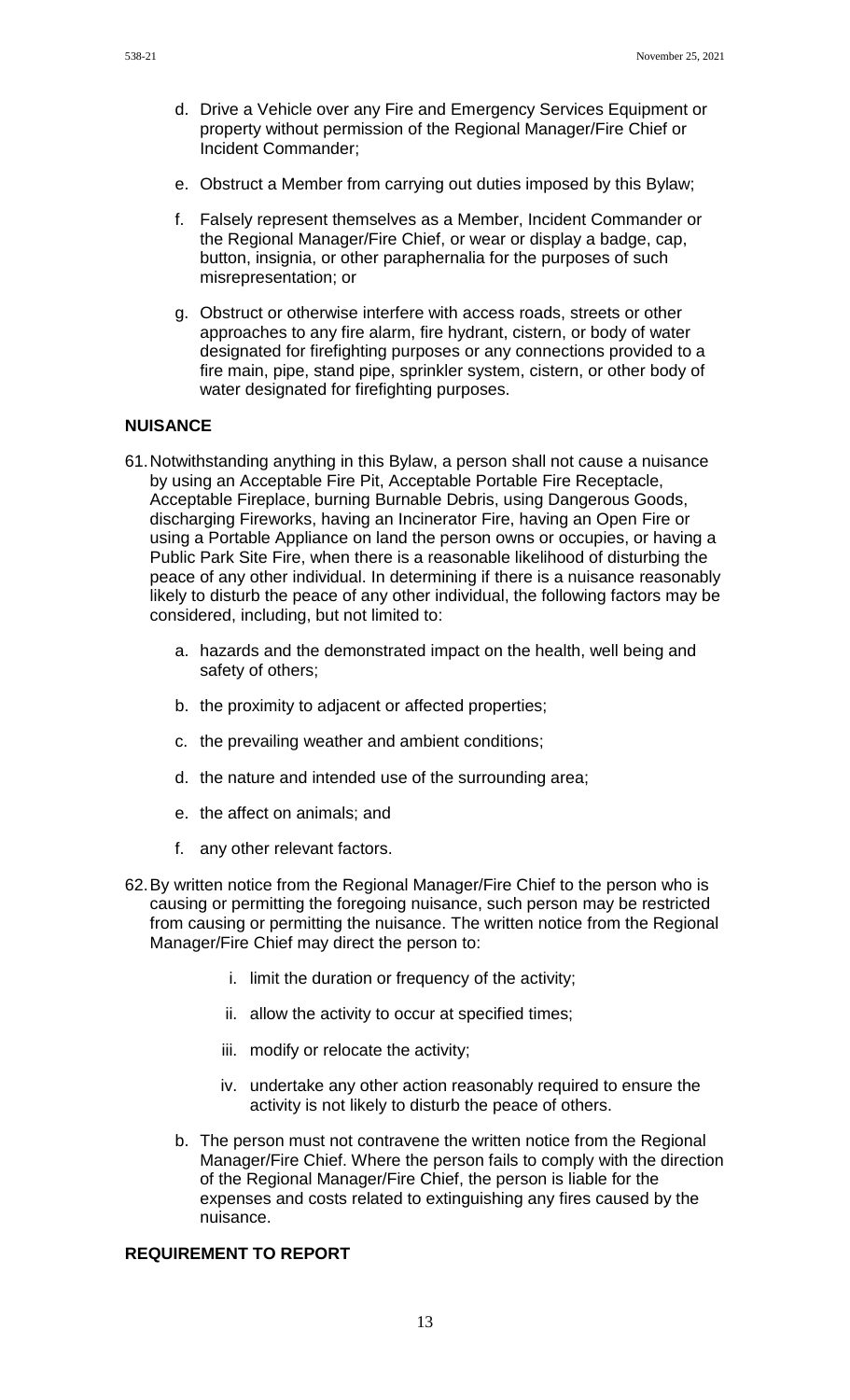- 63.The Owner, occupant, or person in control over any property in the Municipality damaged by fire shall immediately report to FRESS the particulars of the fire to the satisfaction of the Regional Manager/Fire Chief.
- 64.The Owner, occupant or his/her authorized agent, of any property containing Dangerous Goods, which sustains an accidental or unplanned release of the Dangerous Goods, shall immediately report to FRESS the particulars of the release to the satisfaction of the Regional Manager/Fire Chief.

## **INSPECTION AND ENFORCEMENT**

- 65.It is not a violation of this Bylaw when FRESS has approved anything in writing, provided the terms and the conditions of the approval are complied with.
- 66.Where a parcel of land does not comply with this Bylaw or a person contravenes this Bylaw, the Municipality may pursue its enforcement alternatives in accordance with this Bylaw, any enactment or any common law right, including issuing an order to remedy contraventions or dangers, remedying contraventions or dangers by the Municipality, adding amounts to the tax roll of the owner of the parcel, and pursuing injunctions pursuant to the *Municipal Government Act.*
- 67.The Regional Manager/Fire Chief is appointed as a designated officer of the Municipality for the purposes of enforcement of this Bylaw, and is authorized to carry out inspections of lands and structures, remedy conditions and contraventions, and enforce this Bylaw in accordance with the *Municipal Government Act,* including sections 542 and 545, and other applicable legislation*.*

### **FEES & RECOVERY OF COSTS**

- 68.The schedule of fees and charges which may be charged by FRESS for services rendered pursuant to this Bylaw are set out in Schedule "A".
- 69.Until December 31, 2026, the fees and charges in Schedule "A" may be increased by the Regional Manager/Fire Chief once in each calendar year in an amount up to twenty percent (20%). For increases in the fees and charges in Schedule "A" in a greater amount than the foregoing or after December 31, 2026, approval by resolution of the Board of Directors of FRESS, and approval by Council of the Municipality by resolution or by a bylaw amending the fees and charges in Schedule "A", is required.
- 70.From time to time, the Regional Manager/Fire Chief or CAO may establish fees based on a cost recovery basis for all consumable materials used by FRESS for services provided.
- 71.Fees and costs are subject to interest rates established by the Municipality from time to time.
- 72.The fees in Schedule "A" may be payable to FRESS when FRESS has taken any action whatsoever for the purpose of the Fire and Emergency Services, including for site inspections for regulated occupancies or other site inspections, requested site inspections, required fire investigations, business inspections, file research, report copies, photographs and duplicates of photographs, copies, permits for flammable or combustible fuel tank installation, permits for flammable or combustible fuel tank removal, or a Permit.
- 73.Where FRESS has taken any action whatsoever for the purpose of extinguishing a fire, responding to an Incident or when Fire and Emergency Services are provided to a person, including a False Alarm, the Municipality may, in respect of any costs incurred by FRESS, charge any costs so incurred to:

14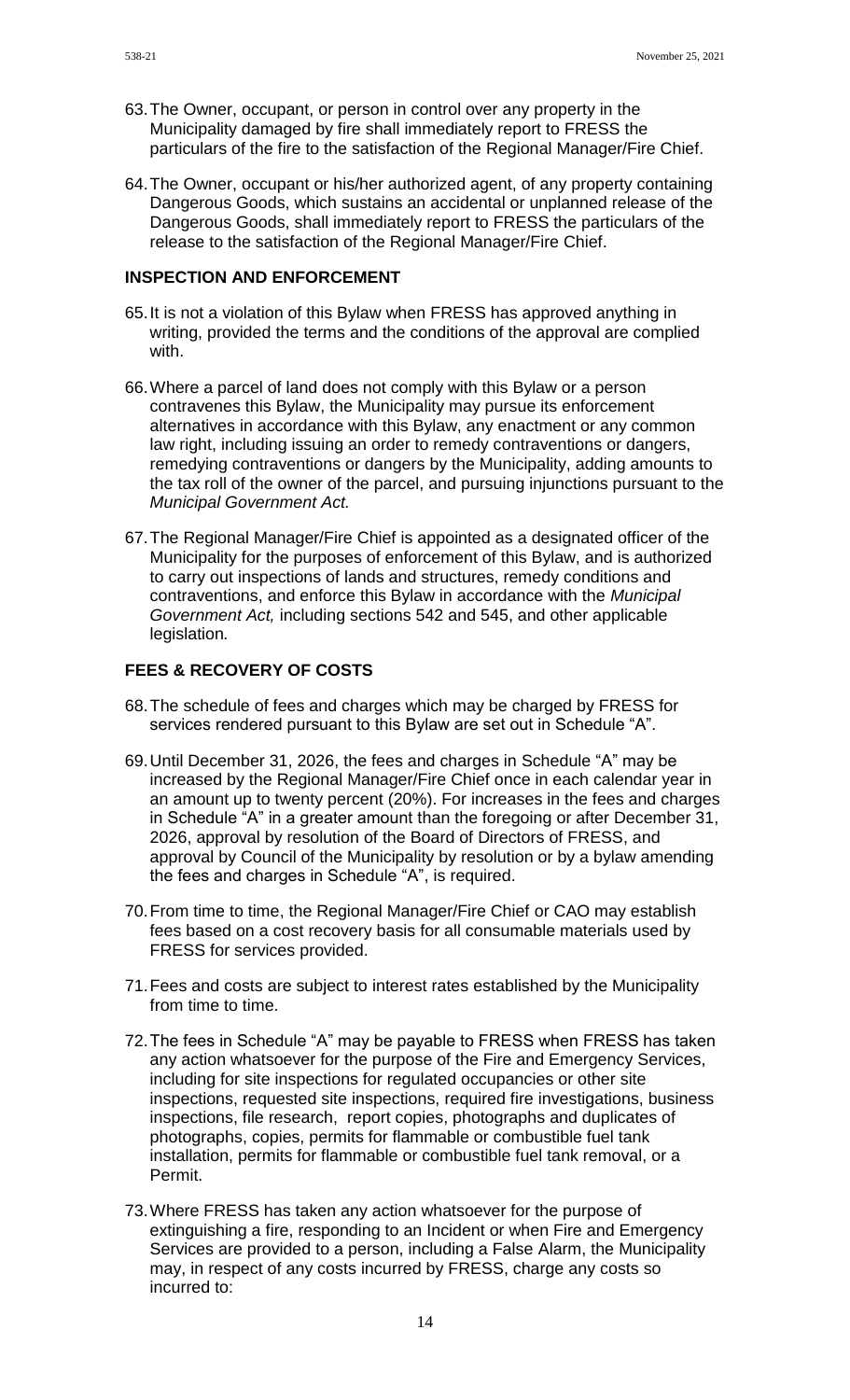- a. the person who caused the Incident;
- b. the person responsible for a contravention of this Bylaw, or
- c. the Owner of the property or the person in possession and control of the property where the Incident occurred;

or may add the expenses and costs relating to responding to the Incident or providing the Fire and Emergency Services to the parcel of land to the tax roll for the parcel of land in accordance with s. 553(1)(g) of the *Municipal Government Act*.

- 74.In addition to any other penalty imposed in this Bylaw, when a person who has damaged or destroyed Equipment, the person shall be liable for all costs incurred by the Municipality to repair or replace the Equipment and shall pay the amount upon demand.
- 75.The fees and charges for providing Fire and Emergency Services rendered to an Owner or occupant of property shall be determined by the Regional Manager/Fire Chief or the CAO. In the event the Owner or occupant feels aggrieved by such fees and charges, he/she will have thirty (30) calendar days from the date of mailing of the notice of the fees and charges to him/her to provide a notice in writing to the Board of Directors of FRESS appealing the fees and charges. The Board of Directors may determine the process and procedures for the appeal and may proceed with the appeal on the basis of written submissions. The Board of Directors may summarily dismiss the appeal when it is trivial, frivolous, vexatious or without merit. The decision of the Board of Directors is final and binding on the Owner or occupant of the property.

### **DISCRETION**

- 76.The Municipality and FRESS have the discretion to enforce this Bylaw, or parts thereof, and are not liable for any outcomes if this Bylaw, or parts thereof, are not enforced, when acting in good faith.
- 77.The Municipality, FRESS and anyone acting on their behalf, are not required to take any action whatsoever when the matter is trivial, frivolous, vexations or without merit.

#### **OFFENCES**

- 78.Any person who lights, fuels, supervises, maintains, causes or permits an Open Fire, Incinerator Fire or uses, discharges or sets-off Fireworks within the Municipality, without a valid permit as required by this Bylaw, is guilty of an offense.
- 79.Except for authorized fires, when a fire is lit without the appropriate Permit, the owner or occupier of the land or the person having control of the land where such fire is shall extinguish the fire immediately, or where the fire cannot be extinguished immediately, report the fire to FRESS, and failing to do so is an offence.
- 80.No person shall directly or indirectly, personally or through an agent, entity, worker, representative or otherwise, cause a fire, whether a Permit was obtained for the fire or whether the fire did not require a Permit, and let it become a Running Fire on any land including his/her own property or allow a Running Fire to pass from his/her property or property under his/her direction and control, to the property of another, and doing so is an offence.
- 81.The following are prohibited and are offences in this Bylaw:
	- a. The lighting of an Open Fire, Incinerator Fire, Acceptable Fire Place fire, Acceptable Portable Fire Receptacle or Acceptable Fire Pit fire or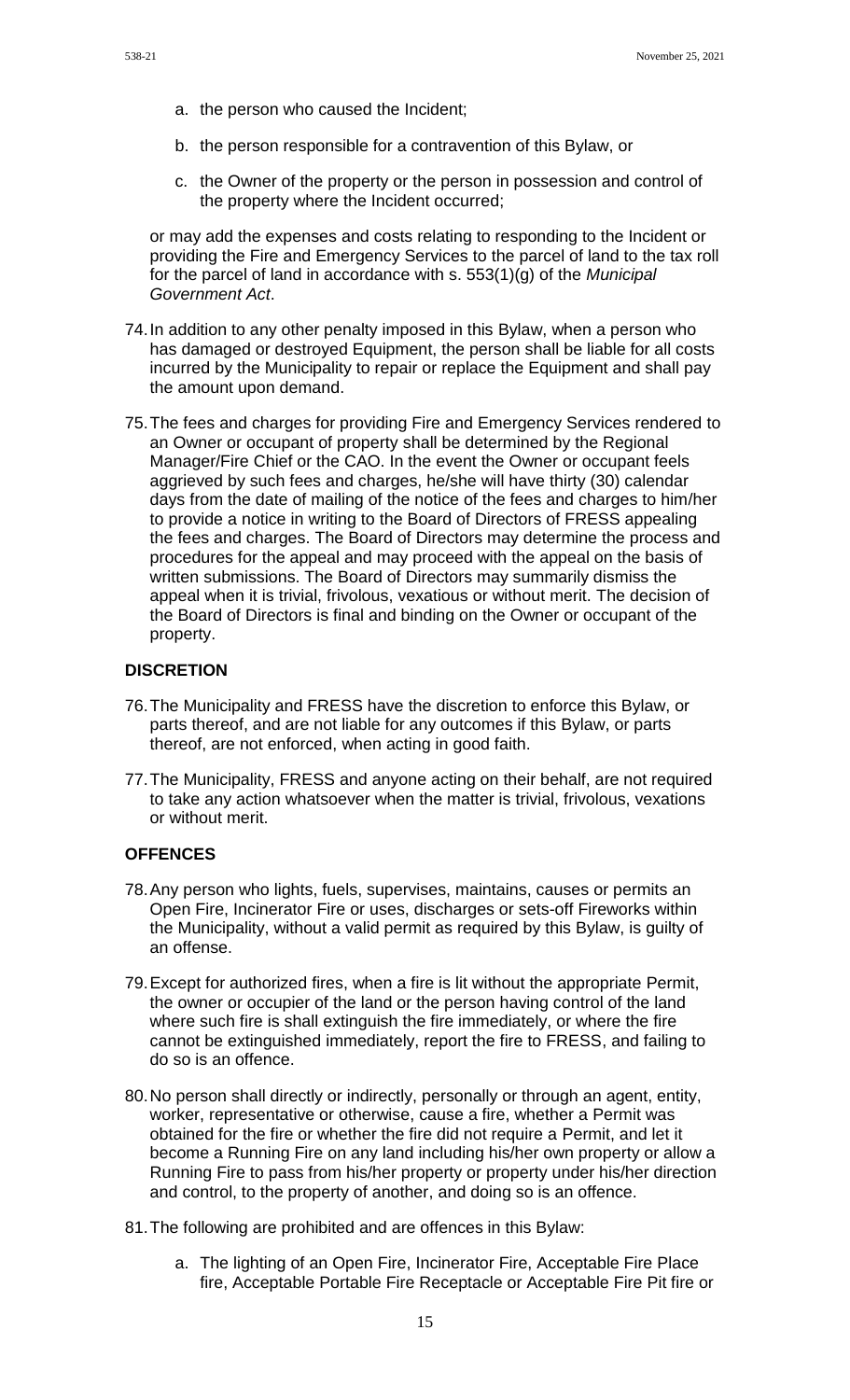Public Park Site Fire without taking satisfactory precaution to ensure the fire can be kept under control at all times.

- b. The lighting of an Open Fire, Incinerator Fire, Acceptable Fire Place fire, Acceptable Portable Fire Receptacle, Acceptable Fire Pit, Public Park Site Fire or discharging, firing or setting-off Fireworks when the weather conditions may create a Running Fire or when FRESS or another authorized agency declares a fire ban.
- c. Burning garbage, leaves, straw, painted wood, treated construction materials and items containing rubber, plastic, tar or other materials deemed for disposal, in an Acceptable Fire Place, Acceptable Portable Fire Receptacle or Acceptable Fire Pit or Public Park Site Fire.
- d. Failing to take reasonable steps to control a fire to prevent it from becoming a Running Fire and spreading onto land other than their own.
- e. Depositing, discarding or leaving any burning substance or matter where it can ignite other material and cause a fire.
- f. Conducting any activity which involves the use of fire or which creates potential sources of fire ignition, which may reasonably be expected to cause an Open Fire, unless reasonable care to prevent such fire from occurring have been taken.
- g. Providing false, incomplete or misleading information with respect to an application for a Permit.
- h. Interfering with persons authorized by this Bylaw to respond to Incidents, provide Fire and Emergency Services, or extinguish fires or preserve life or property, or engaging in activities which impede or obstruct anyone performing duties or obligations in this Bylaw.
- i. Interfering with the operation of Equipment required to respond to an Incident, provide Fire and Emergency Services, or extinguish fires or preserve life or property.
- j. Damaging or destroying any FRESS property.
- k. Falsely representing himself/herself as a Member of the Regional Fire Services, Incident Commander or Regional Manager/Fire Chief, or wearing or displaying any uniform, badge, cap, button, insignia or other paraphernalia for the purpose of false representation.
- l. Using fire to burn or destroy Prohibited Debris, except as may be approved in writing by FRESS.
- m. Lighting a fire contrary to this Bylaw, failing to extinguish a fire when it is contrary to this Bylaw or after lighting a fire allowing it to become a Running Fire.
- n. Using Fireworks contrary to this Bylaw.
- o. Failing to have a valid Permit as required in this Bylaw.
- p. Failing to comply with a Fire Ban.
- q. Failing to remedy a nuisance for acts, omissions or non-compliance with the provisions in this Bylaw.
- r. Failing to comply with an order issued under this Bylaw.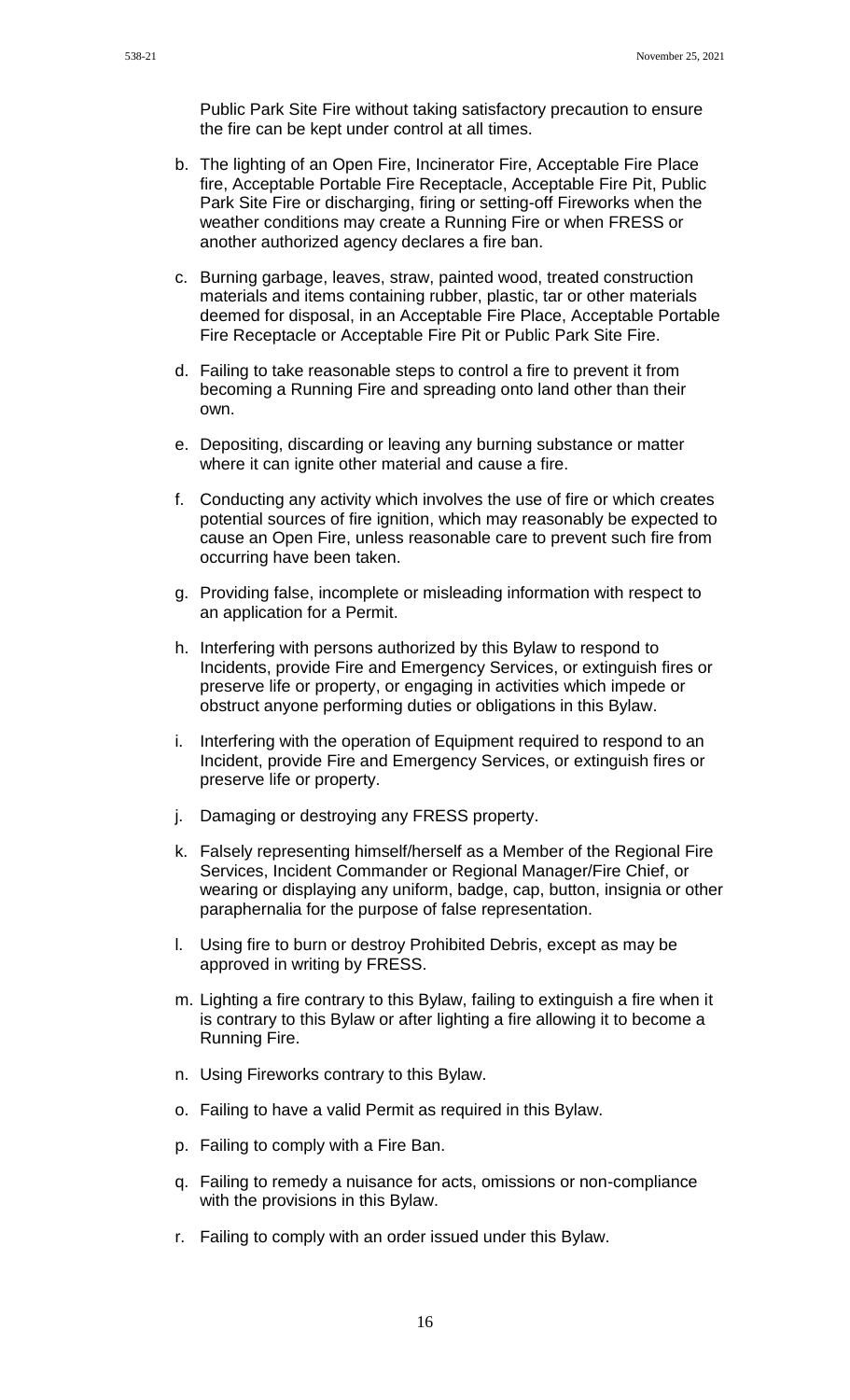- s. Failing to comply with obligations in this Bylaw or non-compliance with the prohibitions in this Bylaw.
- 82.Nothing in this Bylaw shall be interpreted to authorize any fire, burning or other act which is in contravention of the *Environmental Protection and Enhancement Act*, R.S.A. 2000, c. E-12, and Regulations thereunder, as amended.

### **ENFORCEMENT & PENALTIES**

- 83.Members, Incident Commanders, the Regional Manager/Fire Chief, the CAO and others are authorized to provide services and perform duties in accordance with this Bylaw, applicable legislation and in the event of an Emergency, may enter onto a premises or property, and make such inquiries or demands as may be necessary for such purposes.
- 84.Any person is guilty of an offence and liable for penalty of not less than twohundred dollars (\$200) and not more than five-thousand dollars (\$5,000) when the person:
	- a. contravenes any of the provisions of this Bylaw;
	- b. suffers or permits any act or thing to be done in contravention or violation of any of the provisions of this Bylaw; or
	- c. refrains from doing anything required to be done by any provision of this Bylaw.
- 85.The Regional Manager/Fire Chief or a Peace Officer is authorized to issue a Violation Tag to any person who he/she believes on reasonable and probable grounds has contravened any provision of this Bylaw.
	- a. A Violation Tag may be issued personally or by mailing a copy to the person at his/her last known mailing address, or as may otherwise be permitted by the *Provincial Offences Procedures Act*.
- 86.The Violation Tag shall be in the form approved by the Municipality and FRESS and shall state:
	- a. the name of the person;
	- b. the nature of the offence;
	- c. the amount of the penalty for the offence;
	- d. any other information as may be required;
	- e. the penalty is to be paid within thirty (30) calendar days of the issuance of the Violation Tag; and
	- f. any other requirements under the Provincial Offences Procedure Act.
- 87.When a Violation Tag is issued according to this Bylaw, the person, corporation or other entity to whom the Violation Tag is issued may in lieu of being prosecuted for the offence, pay the Municipality the penalty specified in the Violation Tag by cash, cheque or electronic funds transfer.
- 88.The offences under this Bylaw for which a voluntary specified penalty may be paid are set out in Schedule "B". The specific amount of the penalty payable is as stated therein.
- 89.If the penalty specified in the Violation Tag is not paid within the prescribed time period, the Regional Manager/Fire Chief or a Peace Officer is authorized and empowered to take proceedings pursuant to the applicable provisions of the *Provincial Offences Procedures Act.*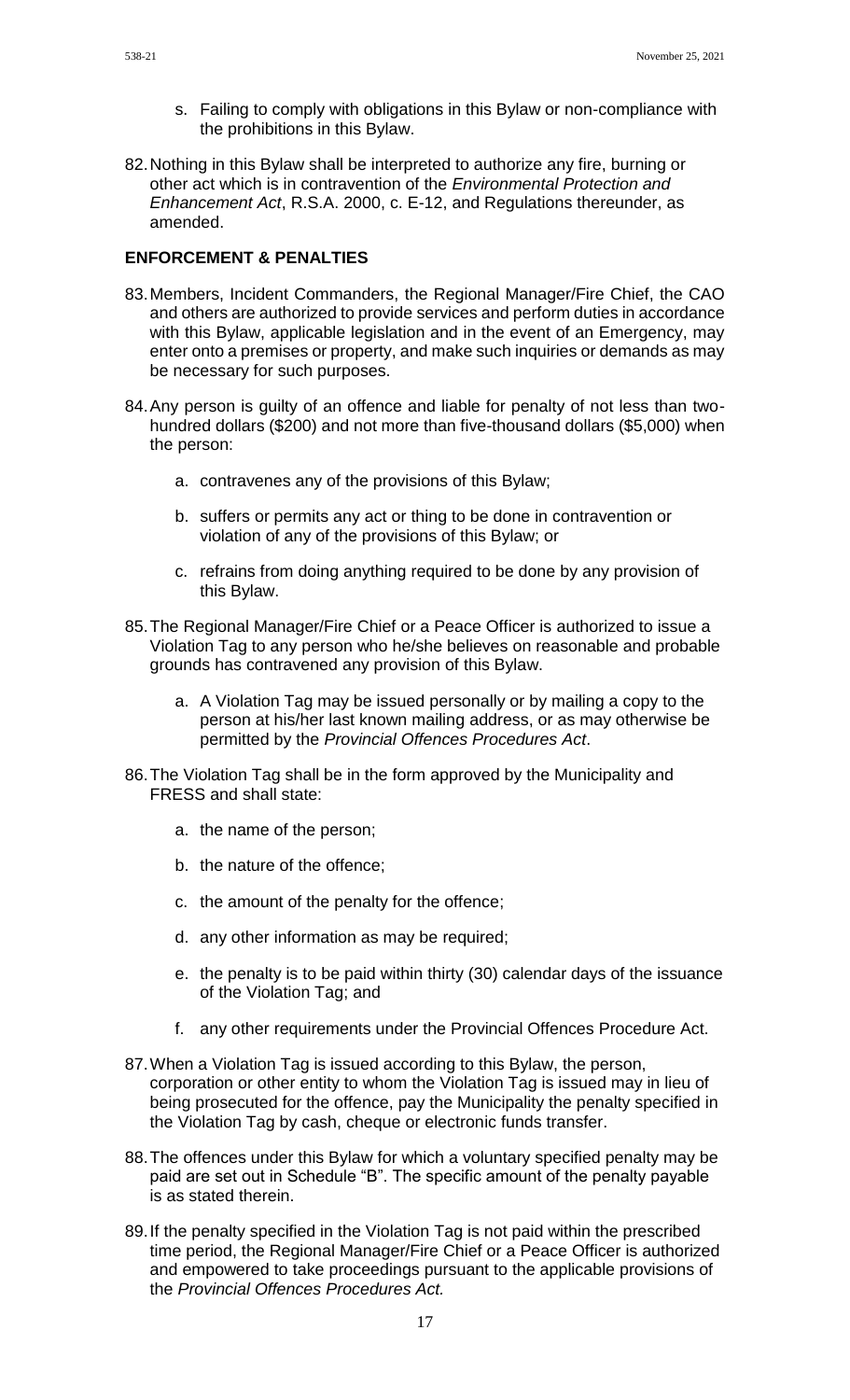- 90.Where a contravention of this Bylaw is of a continuing nature, further Violation Tags may be issued by the Regional Manager/Fire Chief or a Peace Officer, but no more than one Violation Tag is to be issued for each calendar day for each offence that the contravention continues, and each calendar day constitutes a new and separate additional offence.
- 91.Nothing in this Bylaw shall prevent the Regional Manager/Fire Chief or a Peace Officer from immediately issuing a violation ticket pursuant to the *Provincial Offences Procedures Act*, including a summons ticket for a mandatory court appearance, when the Regional Manager/Fire Chief or Peace Officer has reasonable and probable grounds to believe the person has contravened any provision of this Bylaw.
- 92.Any penalty or fine imposed pursuant to this Bylaw ensures to the benefit of the Municipality.

### **VICARIOUS LIABILITY**

93.An act or omission by an employee or agent of a Person is deemed to be an act or omission of the Person if the act or omission occurred in the course of the employee's employment with the Person, or in the course of the agent exercising powers or performing duties on behalf of the Person under the agency relationship.

#### **CORPORATIONS & PARTNERSHIPS**

- 94.When a corporation commits an offence under this Bylaw, every principal, director, manager, employee or agent of the corporation who authorized the act or omission which constitutes the offence or assented to or acquiesced or participated in the act or omission which constituted the offence is guilty of the offence whether or not the corporation has been prosecuted for the offence.
- 95.If a partner in a partnership is guilty of an offence in this Bylaw, each partner in the partnership who authorized the act or omission that constitutes the offence or assented to or acquiesced or participated in the act or omission which constitutes the offence is guilty of the offence.

### **COMPLIANCE ORDER**

- 96.When the Regional Manager/Fire Chief believes on reasonable grounds a person has, or is, contravening any provision of this Bylaw, by written order served on the person responsible for the contravention, the Regional Manager/Fire Chief may require the person to remedy the contravention. The order of the Regional Manager/Fire Chief may direct the person to:
	- a. stop doing something or change the way the person is doing it;
	- b. take measures or actions required to remedy the contravention or to prevent reoccurrence of the contravention;
	- c. comply with the directions within a time specified;
	- d. indicate the actions or measures which may be taken if the directions are not complied with.
- 97.The person who is served with the order from the Regional Manager/Fire Chief must comply with it.

#### **INDEMNITY**

98.The Board of Directors of FRESS, the Regional Manager/Fire Chief, Incident Commander, any Member, any employee of FRESS, the CAO, delegated persons, Peace Officers and any person authorized to do anything in this Bylaw, who are acting in good faith and without malice in discharging their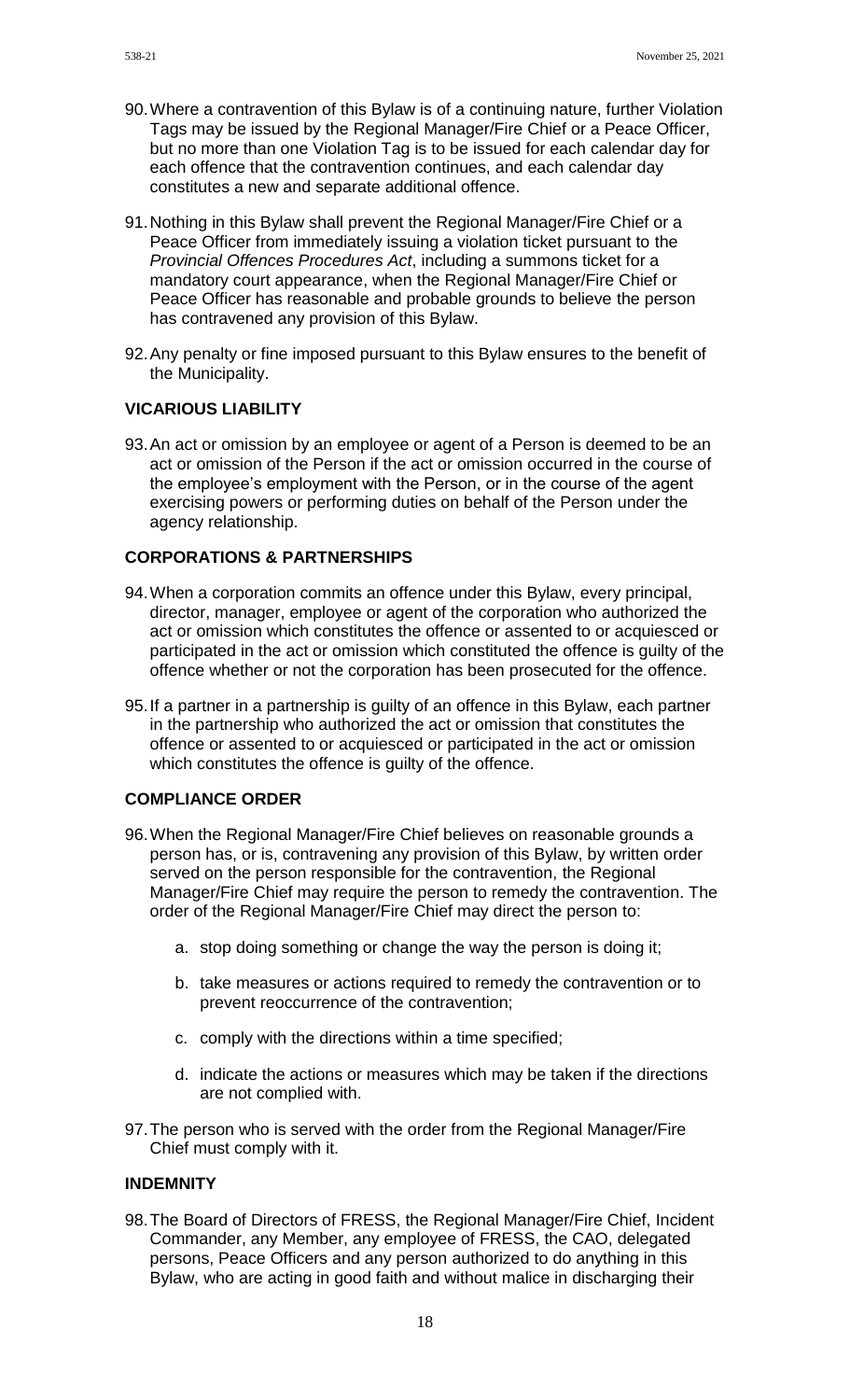duties, are not personally liable for any damage which may occur to persons or property as a result of any act required or by reason of any act or omission in the discharge of those duties and FRESS and/or the Municipality shall defend any suit, action, claim or complaint commenced without cost to them.

### **PROOF OF PERMIT**

99.The onus of proving a Permit was issued under this Bylaw is on the person alleging the existence of the Permit, based on the balance of probabilities.

## **CERTIFIED RECORDS**

100. A copy of a record related to matters in this Bylaw which has been certified by the Regional Manager/Fire Chief or CAO as a true copy of the original shall be admitted into evidence as *prima* facie proof of the facts stated in the record without proof of the appointment or signature of the person who signed it.

# **CERTIFICATES**

101. A certificate which purports to be issued by the manufacturer or calibrator of a device used to verify, certify or declare the device's calibration or conformity with standards will be admitted into evidence as *prima facie* proof of the facts stated in the certificate.

## **SEVERABILITY**

102. All sections of this Bylaw are separate and severable. Should any section or part of this Bylaw be declared invalid by any competent court, then such section or part shall be regarded as severable from the rest of the Bylaw and the Bylaw remaining after such severance shall be effective and enforceable.

### **REPEAL AND COMING INTO FORCE**

- 103. Bylaw No. 486-14 Fire Bylaw is hereby repealed.
- 104. This Bylaw shall come into full force and effect upon third reading and signature in accordance with the *Municipal Government Act*.

READ A FIRST TIME THIS 25th DAY OF NOVEMBER, 2021.

READ A SECOND TIME THIS 25th DAY OF NOVEMBER, 2021.

READ A THIRD TIME THIS 25th DAY OF NOVEMBER, 2021.

\_\_\_\_\_\_\_\_\_\_\_\_\_\_\_\_\_\_\_\_\_\_\_\_\_\_\_\_\_\_\_\_\_\_\_\_ Chief Elected Official

\_\_\_\_\_\_\_\_\_\_\_\_\_\_\_\_\_\_\_\_\_\_\_\_\_\_\_\_\_\_\_\_\_\_\_ Chief Administrative Officer

November 25, 2021 **Date**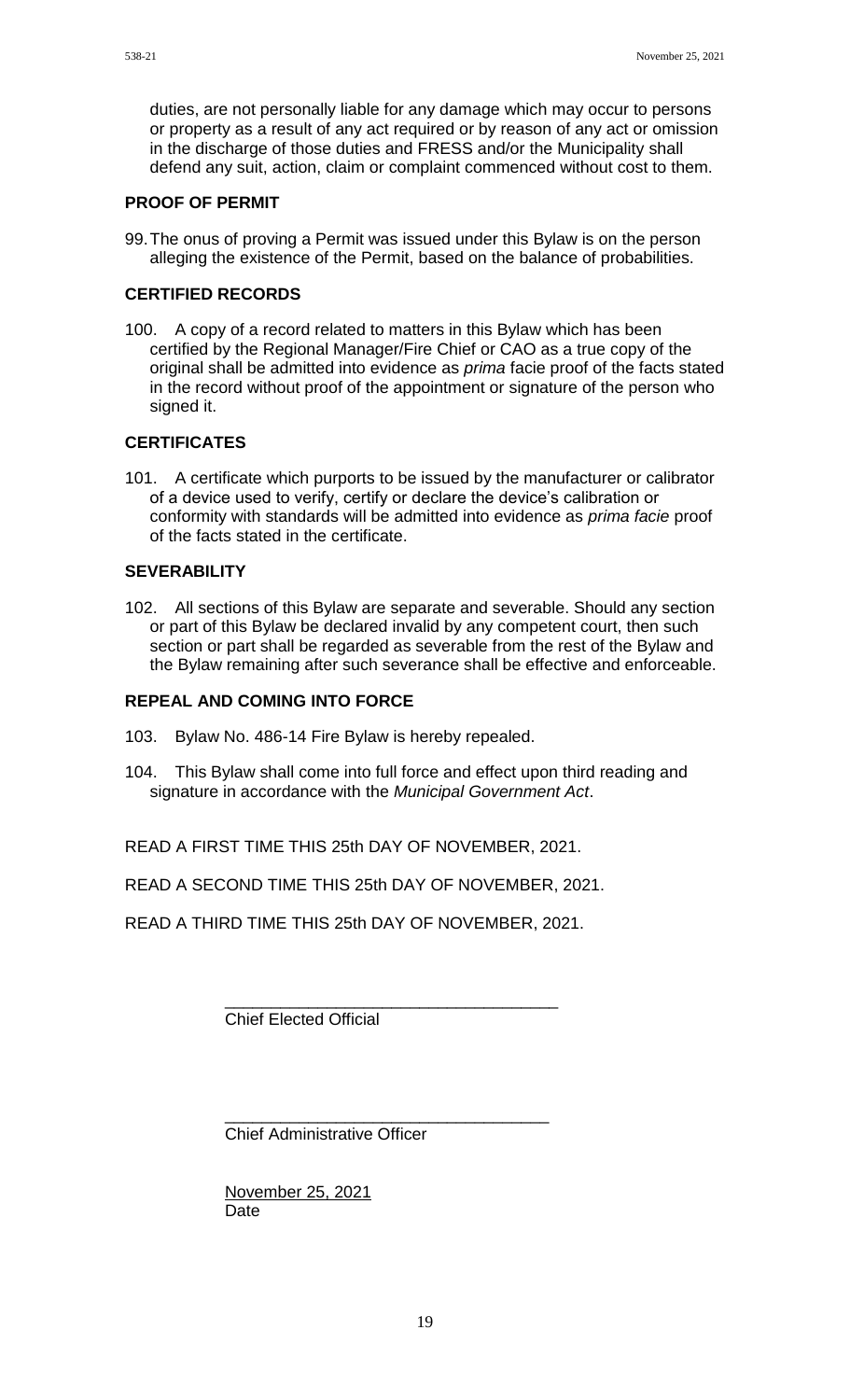### **Schedule "A' Regional Fire Services Schedule of Fees**

The following fees and charges may be issued for responding to Incidents and providing Fire and Emergency Services:

#### **Response Fees**

- 1. Response fees may apply for the following types of responses:
	- a. vehicle fires or vehicle extrication;
	- b. grass fires on railway right-of-way;
	- c. grass fires in ditches or in the median on numbered highways;
	- d. any other response that may warrant a fee charge;
	- e. cancelled calls;
	- f. automatic alarms caused by alarm system malfunction;
	- g. standby for Dangerous Goods incidents and controlled burns;
	- h. Open Fires;
	- i. Fires caused by Fireworks;
	- j. The provision of any other Fire and Emergency Services.
- 2. Pumper Unit: As per the Alberta Transportation schedule of fees for on highway emergency response.
- 3. Tanker Unit: As per the Alberta Transportation schedule of fees for on highway emergency response.
- 4. Emergency Rescue Unit: As per the Alberta Transportation schedule of fees for on highway emergency response.
- 5. Rapid Response Unit: As per the Alberta Transportation schedule of fees for on highway emergency response.
- 6. Command Unit: As per the Alberta Transportation schedule of fees for on highway emergency response.
- 7. Other Equipment or Services: As per the Alberta Transportation schedule of fees for on highway emergency response.
- 8. Standby Fee: \$500.00/unit per day or part day plus Manpower.
- 9. Manpower Fee:
	- a. Full-Time Firefighter: \$45.00 per hour or part thereof;
	- b. Volunteer Firefighter: \$35.00 per hour or part thereof;
	- c. Officer Firefighter: \$50 per hour or part thereof;
	- d. Captain: \$65 per hour of part thereof;
	- e. Incident Commander: \$75 per hour or part thereof;
	- f. Peace Officer: \$100 per hour or part thereof;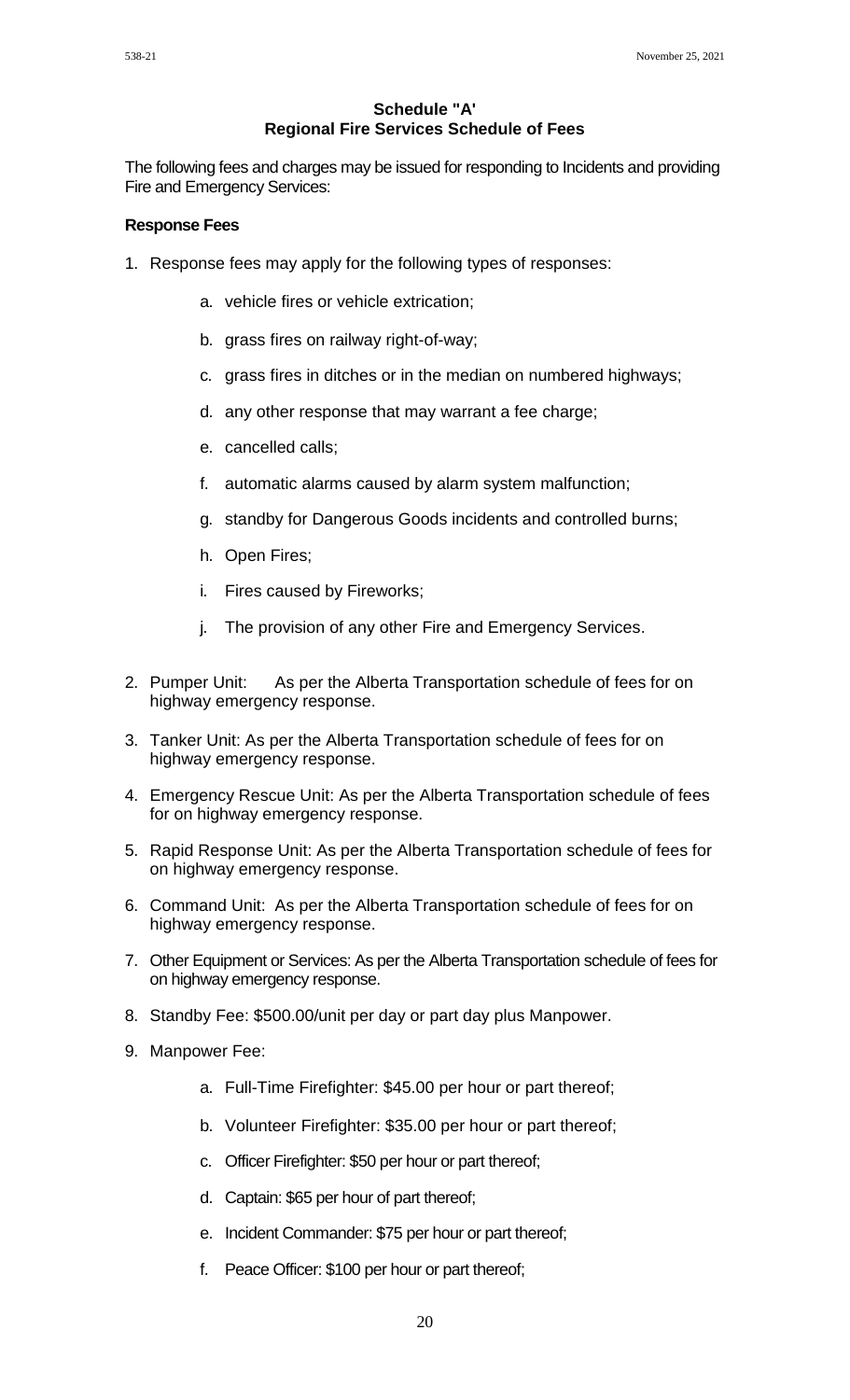- g. Regional Manager/Fire Chief: \$125 per hour or part thereof.
- h. Chief Administrative Officer: \$150 per hour or part thereof.
- 10. Costs for consumable materials for services provided as determined by the Regional Manager/Fire Chief or the Chief Administrative Officer.
- 11. Administration fee of ten percent (10%) of the total costs for the services provided.
- 12. GST (Goods and Services Taxes).

#### **Other Fees**

- 13. Other fees which may be charged include, but are not limited to, the following:
	- a. File search (fire inspections and investigations): \$75.00 per search.
	- b. Permits: \$100.00 per permit.
	- c. Copies of Permits: \$4.00 per copy.
	- d. Occupancy Load Certificates (licensed premises): \$75.00 per certificate.
	- e. Hydrant flow tests and related data: \$250.00 per hour.
	- f. Fire investigation services: \$75.00 per hour.
	- g. Investigation photos: \$5.00 per copy.
	- h. Air refills (breathing air): \$16.00 per 30 minute cylinder and \$40.00 per cascade cylinder.
	- i. Above ground and underground tank removal and installation Inspections: \$100.00 per hour.
	- j. Fire Inspections requested by owner or insurance company: \$100.00 per hour.
	- k. Re-Inspection with outstanding Fire Code Violations: \$75.00 per visit.
	- l. Any other matters related to services provided at cost, plus ten percent (10%).
	- m. GST (Goods and Services Taxes).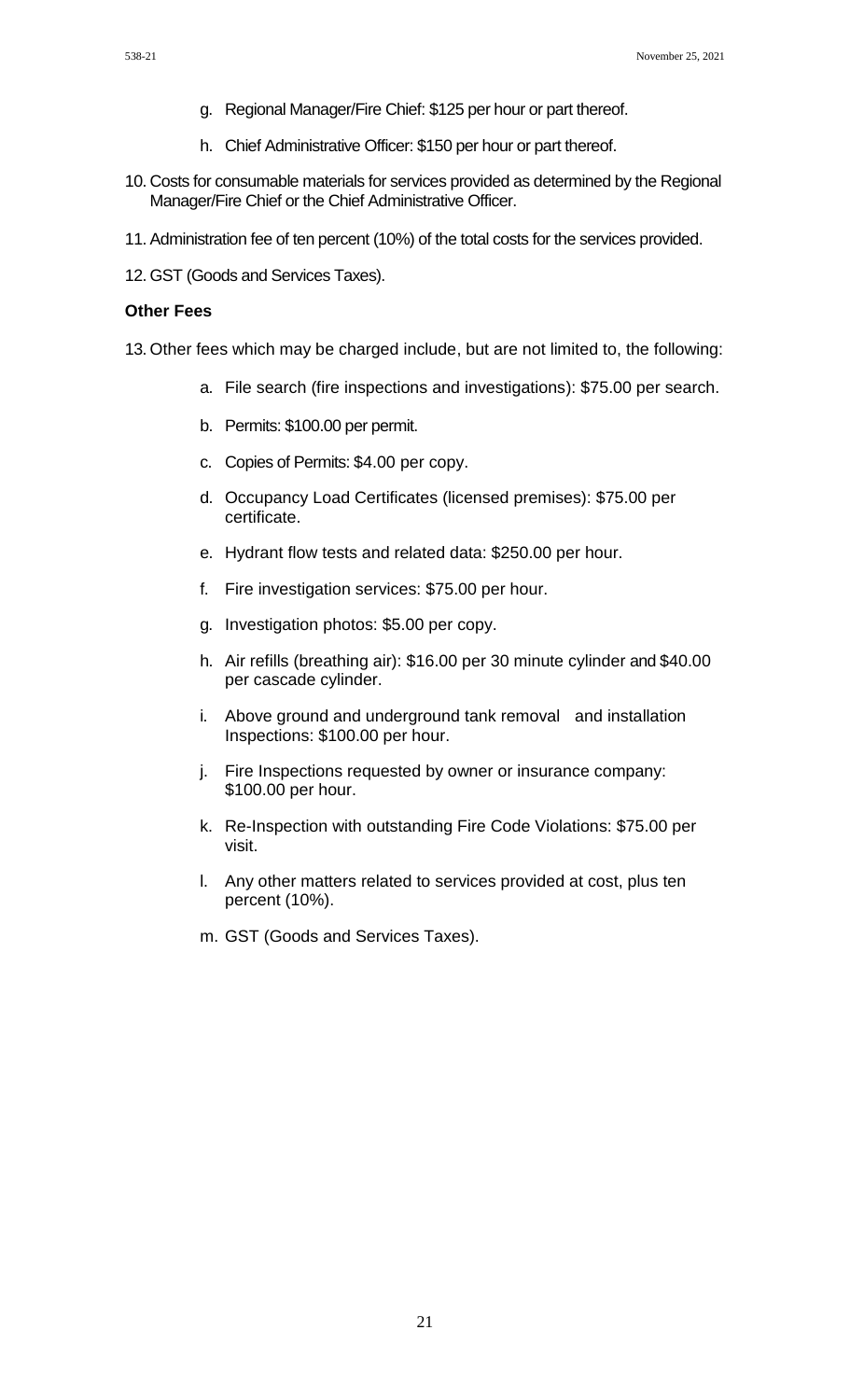| <b>Section</b> | Charge                                                                                                                                                     | <b>First Offence</b> | <b>Second</b><br><b>Offence</b> | <b>Third</b><br><b>Offence</b> |
|----------------|------------------------------------------------------------------------------------------------------------------------------------------------------------|----------------------|---------------------------------|--------------------------------|
| 78             | Light a Fire,<br>discharge<br>Fireworks, cause<br>Open Fire, set off<br>Fireworks without<br>a permit                                                      | \$300                | \$750                           | <b>COURT</b>                   |
| 79             | Failing to<br>extinguish or<br>report<br>unauthorized<br>fires                                                                                             | \$350                | \$750                           | <b>COURT</b>                   |
| 80             | <b>Running Fire</b>                                                                                                                                        | \$500                | \$1,000                         | <b>COURT</b>                   |
| 81(a)          | Failing to take<br>satisfactory<br>precautions to<br>control fire                                                                                          | \$500                | \$1,000                         | <b>COURT</b>                   |
| 81(b)          | Lighting fire when<br>weather conditions<br>create Running<br>Fire or when fire<br>ban                                                                     | \$500                | \$1,000                         | <b>COURT</b>                   |
| 81(c)          | <b>Burning</b><br>unacceptable<br>materials                                                                                                                | \$200                | \$500                           | <b>COURT</b>                   |
| 81(d)          | Allow fire to<br>become Running<br>Fire on land of<br>others                                                                                               | \$500                | \$1,000                         | <b>COURT</b>                   |
| 81(e)          | Letting substances<br>cause a fire                                                                                                                         | \$300                | \$1,000                         | <b>COURT</b>                   |
| 81(f)          | Causing Open<br>Fire without<br>reasonable<br>care                                                                                                         | \$500                | S1,000                          | <b>COURT</b>                   |
| 81(g)          | False or<br>misleading<br>information for<br>Permit                                                                                                        | \$500                | \$1,000                         | <b>COURT</b>                   |
| 81(h)          | Interfering with or<br>obstructing<br>authorized_persons<br>providing Fire and<br>Emergeñcy<br>Services                                                    | \$500                | \$1,500                         | <b>COURT</b>                   |
| 81(i)          | Interfering with<br>Equipment<br>providing Fire and<br>Emergeñcy<br>Services                                                                               | \$500                | \$1,000                         | COURT                          |
| 81(j)          | Damaging or<br>destroving<br>FRESS<br>property                                                                                                             | \$500                | \$1,000                         | <b>COURT</b>                   |
| 81(k)          | Falsely<br>representing as<br>Regional Fire<br>Services<br>Personnel or<br>wearing or<br>displaying<br>uniforms or<br>insignia for false<br>representation | \$1,000              | \$2,000                         | <b>COURT</b>                   |
| 81(1)          | <b>Burning Prohibited</b><br><b>Debris</b>                                                                                                                 | \$200                | \$500                           | <b>COURT</b>                   |

# **Schedule "B" Specified Penalties**